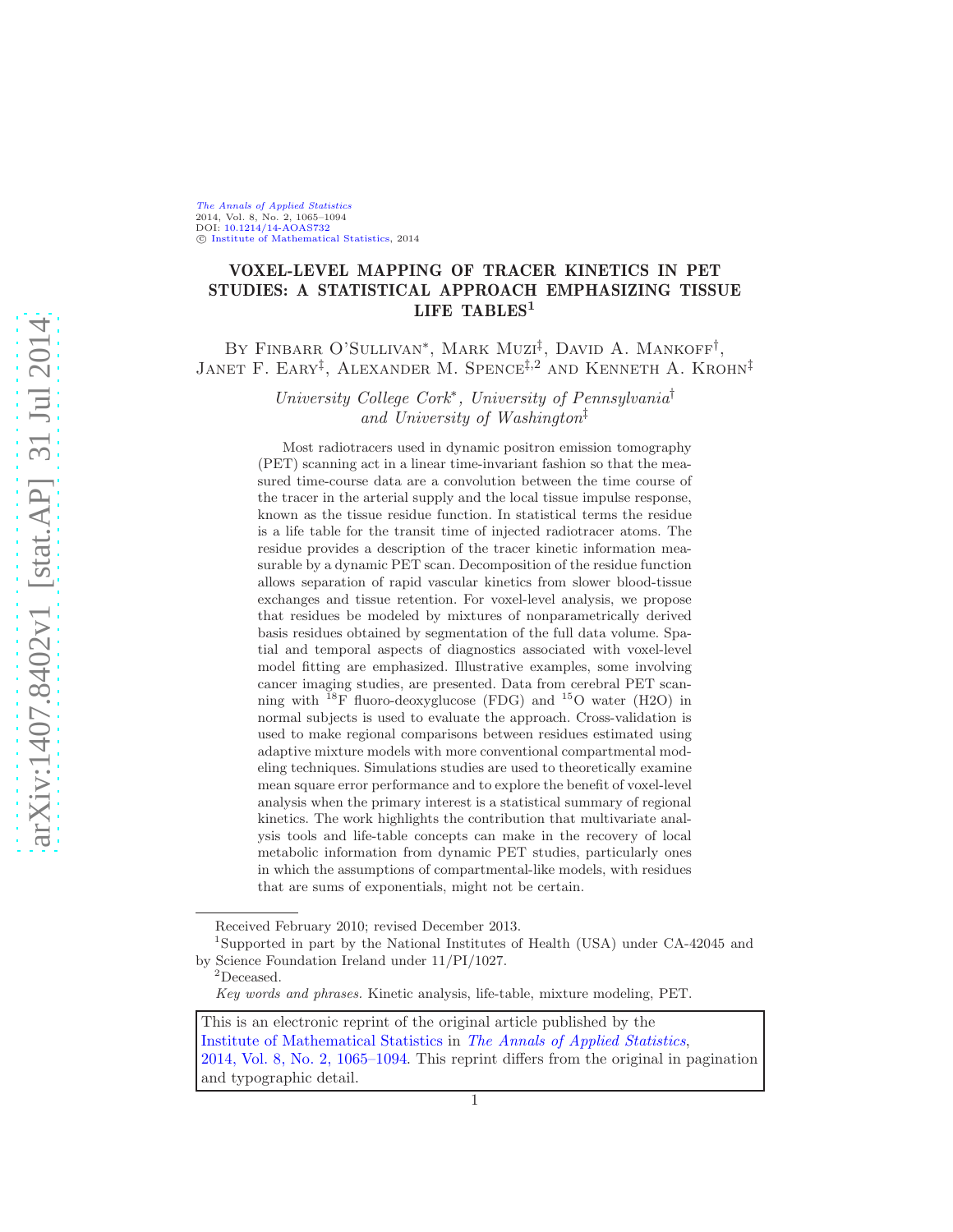1. Introduction. Dynamic PET studies provide the opportunity to image functional metabolic parameters of tissue in-vivo [Phelps [\(2000](#page-29-0))]. Although there have been many developments in this direction [e.g., Cunningham and Jones [\(1993](#page-27-0)), Murase [\(2003](#page-29-1)), O'Sullivan [\(1993](#page-29-2)), Muzi et al. [\(2012\)](#page-29-3), Veronese et al. [\(2013](#page-30-0))], no procedure has yet been widely adopted for routine use. Most often quantitation of dynamic PET studies is based on consideration of a single time point for a user-defined region of interest (ROI). In view of the complexity of PET imaging and its expense, this is unsatisfactory. As most radiotracers used in PET act in a linear and timeinvariant fashion, dynamic PET imaging measures the convolution between the activity of the tracer in the arterial blood supply and the tissue impulse response. The impulse response is known as the tissue residue function. In statistical terms the residue is the life table associated with the collection of PET tracer atoms introduced, typically by intravenous injection, to the circulatory system. The residue has its roots in the seminal indicator dilution work of Meier and Zierler [\(1954](#page-29-4)). Kinetic analysis of PET data is substantially concerned with modeling and estimation of the residue function. To this end, there are a suite of commonly used compartmental models [Huang and Phelps [\(1986](#page-28-0))]. However, while compartmental models adequately represent the biochemistry of well-mixed homogeneous in-vitro samples, they are not necessarily well suited to represent micro-vascular flows and micro-heterogeneity that are part of in-vivo tissue [Bassingthwaighte [\(1970\)](#page-27-1), Li, Yipintsoi and Bassingthwaighte [\(1997](#page-28-1)) and Ostergaard et al. [\(1999](#page-29-5))]. Consequently, there is interest in more flexible nonparametric approaches to the estimation of the tissue residues. Among the most popular approaches is the spectral method introduced by Cunningham and Jones [\(1993\)](#page-27-0). Here residues are approximated by nonnegative sums of exponentials, whose amplitudes and rate constants are adapted to the data; see Veronese et al. [\(2013\)](#page-30-0) for a recent treatment and review. Spectral methods have the complexity of requiring estimating of a set of intrinsically nonlinear exponential rate constants. This is a significant practical computational challenge; see Zeng et al. [\(2012\)](#page-30-1), for example. But spectral methods also have a theoretical limitation in that they force the negative-derivative of residue function, aka the transit time density of tracer-atoms, to be monotonically decreasing from a mode at zero. This assumption is at odds with micro-vascular flow measurements which support a more log-Normal or Gamma-like form for the transit time density. If the residue is to be estimated nonparametrically, it is desirable to have a procedure, like that given in Hawe et al. [\(2012](#page-28-2)) or O'Sullivan et al. [\(2009\)](#page-29-6), that does not impose an unrealistic physiologic assumption on the residue function ab initio.

Our focus here is on voxel-level estimation. The method approximates voxel-level residues by a mixture of basis residue functions that have been optimized by applying a backward elimination technique to a segmentation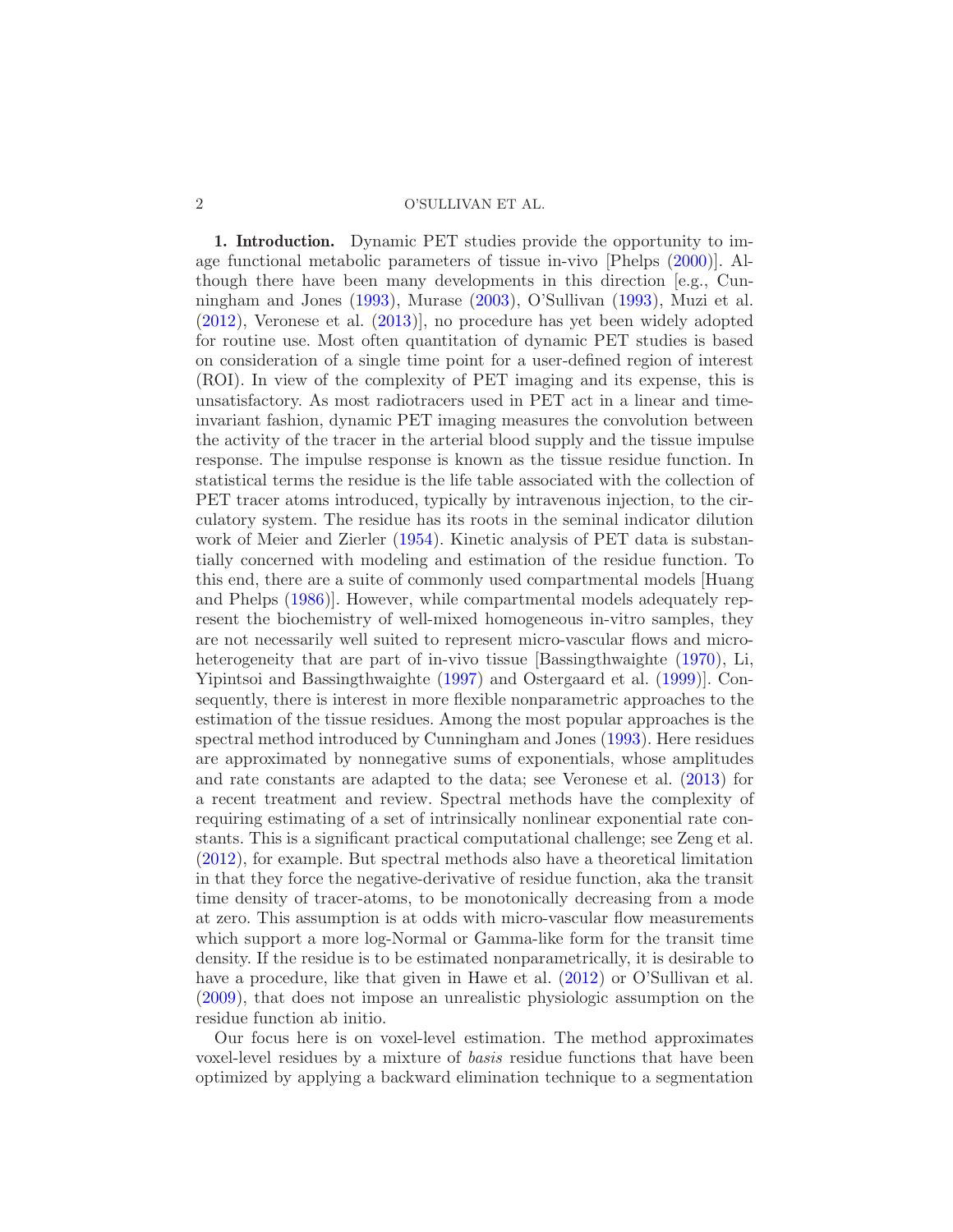of the entire volume of data. The use of mixtures in this setting is not new [O'Sullivan [\(1993](#page-29-2))], however, unlike the previous work, which has involved approximation of mixtures of compartmental models by a compartmental model form, the current approach does not require this step. An important aspect of the methodology is decomposition of the tissue residue to separately focus on characteristics associated with short transit times of tracer atoms in the vasculature, distinct from slower transit times associated with blood-tissue exchange and retention. This decomposition parallels the often separate consideration given to early and late life-time mortality patterns in human life tables. The methodology leads to a practical quadratic programming-based algorithm for voxel-level residue reconstruction and associated generation of functional metabolic images of parameters of interest. For a typical dynamic PET study the analysis, including the segmentation steps, runs on a 3.2 GHz PC in less than 30 minutes. In the context of PET scanning in cancer applications, that is, about 90% of all clinical PET imaging studies, this is completely adequate for routine operational use.

Section [2](#page-2-0) presents the basic statistical models underlying the approach. Inference and model selection methodology are developed in Section [3.](#page-6-0) Section [4](#page-11-0) presents illustrations with imaging data from both normal subjects and cancer patients. Performance of the methodology for  $^{18}$ F fluoro-deoxyglucose (FDG) and  $^{15}O$  water (H2O) imaging studies is considered in Section [5.](#page-18-0) This includes comparisons with compartmental model analysis and more theoretical evaluation via simulations.

<span id="page-2-0"></span>**2. Theory.** Let  $C_T(t, x)$  represent the concentration of tracer atoms at time t in a tissue voxel with three-dimensional spatial coordinate x.  $C_T(t, x)$ , measured as activity per unit mass (mg) of tissue, evolves in response to the localized arterial input function, denoted  $C_P(t, x)$  and measured as activity per unit volume (ml) of whole blood. The basic assumption of most PET imaging is that the interaction of the tracer with the tissue can be approximated as a linear and time-invariant process. Thus, the measurable concentration arises as a convolution between the tissue response and the arterial input function

<span id="page-2-1"></span>(1) 
$$
C_T(t,x) = \int_0^t R(t-s,x)C_P(s,x)\,ds.
$$

Here  $R(t, x)$  is tissue response and, borrowing terminology of the work of Meier and Zierler [\(1954](#page-29-4)) on indicator dilutions,  $R(\cdot, x)$  is called the residue function. Formally,  $R(\cdot, x)$  is proportional to the impulse response of the tissue at location x and has units of flow  $(m/g/min)$ . If all tracer atoms were instantaneously introduced in a unit volume of blood,  $R(\cdot, x)$  would give the number remaining in the tissue as a function of time. If N tracer atoms per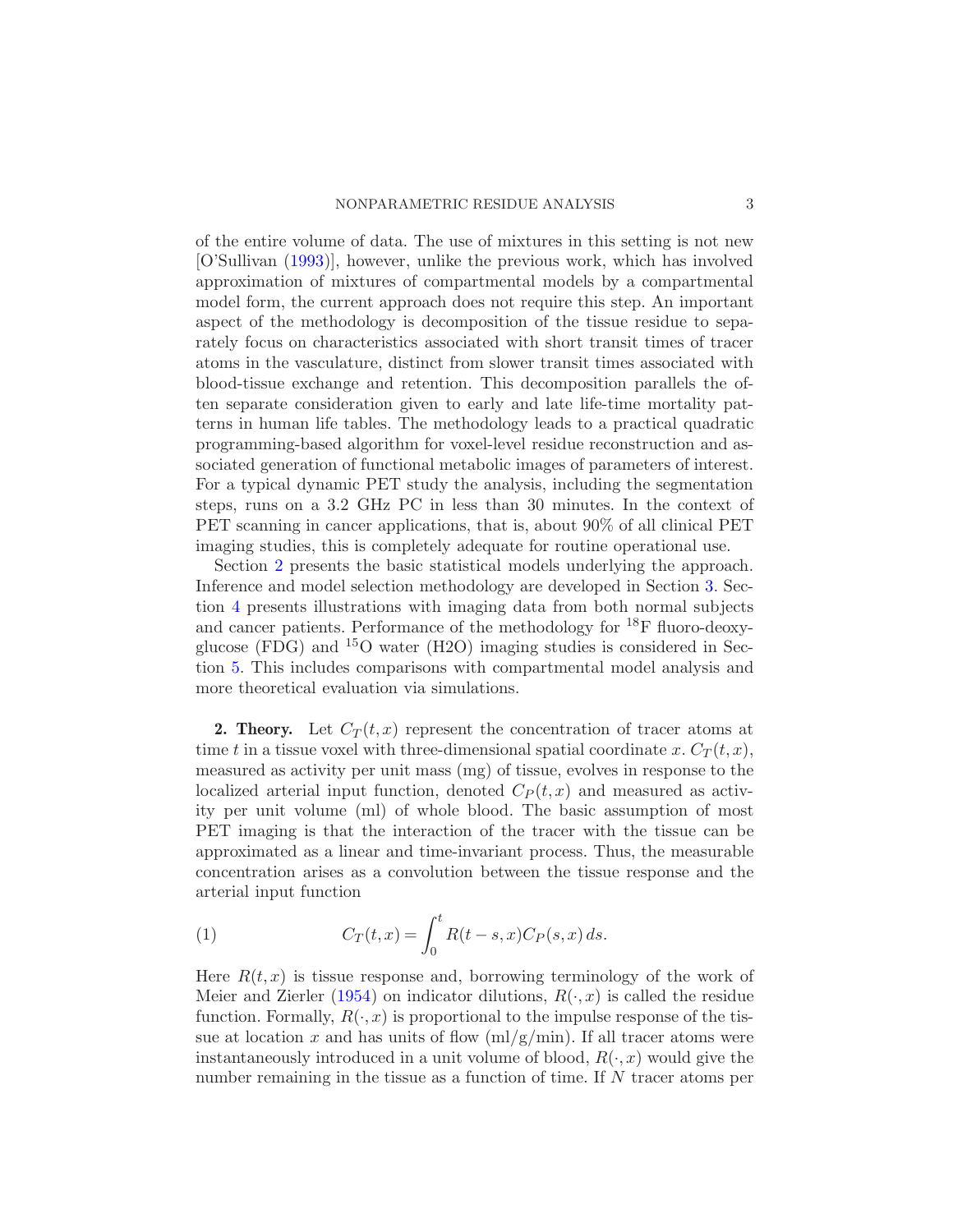ml are introduced in the arterial blood supply to the tissue, for small time increments  $\Delta t$ , then the number of those atoms, per gram of tissue, remaining in the tissue over the time interval  $[t, t + \Delta t]$  is  $NR(\cdot, x)\Delta t$ . In statistical terms,  $R(\cdot, x)$  defines the life table for the time variable which measures the duration of stay of the tracer atom in the tissue—the transit time. Tracer atom transit times are viewed as random—they arise from a range of interactions with an array of micro-vascular flow paths, transporters, enzymes, ligands, etc. that have the potential to influence the overall length of time the tracer atom is in the local tissue region. Measurable transit times are restricted to the observation window  $[0, T_e]$  of the scanning and, apart from the complexity of indirect measurement by the convolution equation, there is censoring because tracer atoms decay over time. Such restrictions will be familiar, as they arise in traditional life-table work.

<span id="page-3-2"></span>2.1. Decomposition of residue and key summary parameters. To better understand the residue, it is helpful to separate the early (vascular) component from the later components that are associated with longer term inter-action with the tissue and also retention.<sup>[3](#page-3-0)</sup> Using  $\tau_v \in (0, T_e)$  as a cutoff for rapid (large-vessel) transit times, a decomposition of the residue is obtained as

<span id="page-3-1"></span>(2) 
$$
R(t,x) = R_B(t,x) + R_D(t,x) + R_X(t,x),
$$

where  $R_B(t, x) = R(t \wedge \tau_v, x), R_D(t, x) = R(t \vee \tau_v, x) - R(T_e, x)$  and  $R_X(t, x)$ is the constant  $R(T_e, x)$ . We refer to  $R_B$  as the rapid vascular component,  $R_D$ as the exchangeable or in-distribution component and  $R_X$  as the (apparent) extracted component. Apparent is used because the ultimate (asymptotic) extraction is not strictly observable based on the finite duration of the study, however, as it is common to choose  $T_e$  large enough that there would be little further decline in the residue at times greater than  $T_e$ ,  $R(T_e, x)$  should be a good approximation to the relevant flux of the tracer atoms into tissue. The decomposition in [\(2\)](#page-3-1) is dependent on the value of  $\tau_v$  (and  $T_e$ ). For human imaging, the choice of  $\tau_v = 1$  minute is reasonable, as this matches the early vascular distribution time for intravenously injected contrast agents, upon which the standard scanning duration used to assess local blood volume parameters in computerized tomography (CT) and magnetic resonance (MR) is based [Provenzale et al. [\(2008](#page-29-7))]. In the absence of other information, the temporal resolution of a PET study for the residue can be no better than the temporal sampling of scanning and the sharpness of the arterial input resulting from the intravenous injection of the tracer.

<span id="page-3-0"></span><sup>&</sup>lt;sup>3</sup>This is similar to how a mortality life table might be dissected to focus on survival patterns at different stages of life.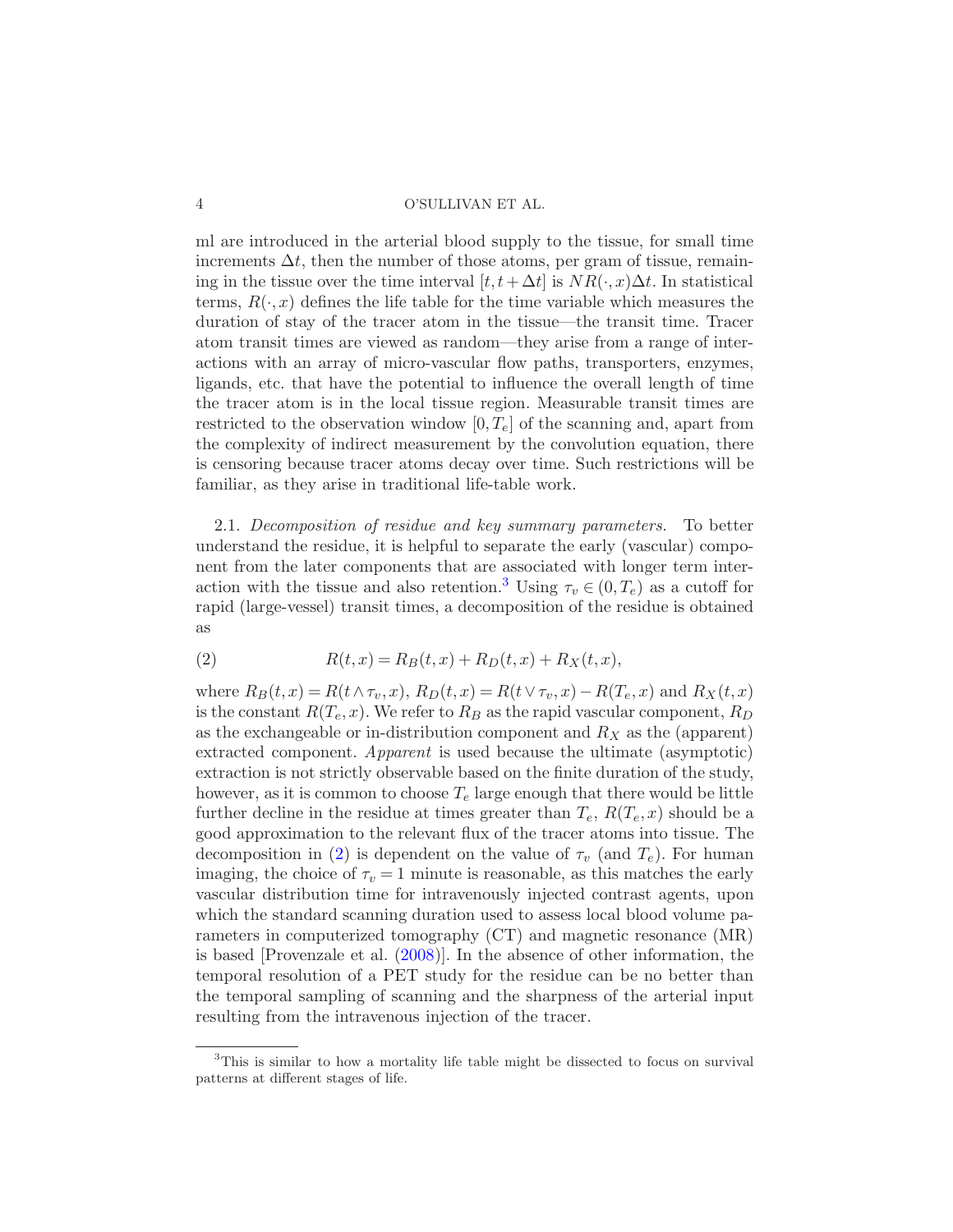Each component of the residue decomposition in [\(2\)](#page-3-1) is itself a residue or life table. The extracted component is constant but the vascular and distribution components carry information beyond scale. Key parameters for a residue function are its maximum and integral values, which represent the flow and volume occupied by the collection of tracer atoms defined by the residue [Meier and Zierler [\(1954](#page-29-4)), Hawe et al. [\(2012](#page-28-2))]. So based on the decomposition in [\(2\)](#page-3-1), we identify five summary parameters of particular interest vascular flow and volume  $(K_B(x), V_B(x))$ , distribution flow and volume  $(K_D(x), V_D(x))$  and the apparent flux  $(K_i(x))$  which is seen as the net flux of tracer into tissue up to time  $T_e$ . A further parameter of interest is the extraction fraction, defined by  $\zeta(x) = K_i(x) \cdot (K_B(x) + K_D(x) + K_i(x))^{-1}$ . In the case where the residue is exponential, for example, a 1-compartment model [e.g., Bassingwaighte [\(1970](#page-27-1))] with rate constants  $K_1$  and  $k_2$ , for  $\tau_v = 0$ , the flow  $K_D$  reduces to  $K_1$  and as  $T_e \to \infty$  the exchangeable volume  $V_D \rightarrow \frac{K_1}{k_2}$ . Also, for a 2-compartment FDG model [Phelps et al. [\(1979](#page-29-8))] with  $k_4 = 0$  and  $\tau_v = 0$ , as  $T_e \to \infty$   $K_D \to \frac{K_1 k_2}{k_2 + k_3}$ ,  $V_D \to \frac{K_D}{k_2 + k_3}$  and the flux value  $K_i(x) \to \frac{K_1 k_3}{k_2 + k_3}$ .<sup>[4](#page-4-0)</sup>

Substitution of the residue decomposition [\(2\)](#page-3-1) into [\(1\)](#page-2-1) gives a decomposition of the tracer tissue concentration as a sum of vascular  $(C_V)$ , in distribution  $(C_D)$  and extracted  $(C_X)$  components

<span id="page-4-1"></span>(3) 
$$
C_T(t,x) = C_V(t,x) + C_D(t,x) + C_X(t,x).
$$

The sum  $C_E(t, x) = C_D(t, x) + C_X(t, x)$  is the extravascular component. Ex-amples of this are shown in Section [4.](#page-11-0) As  $R_X$  is constant,  $C_X(t,x)$  is the product of flux and the cumulative arterial activity. At late time points, vascular and exchangeable concentration are safely ignored so the late time concentration is effectively proportional to the cumulative arterial activity. This is the basis of a model-free approach to the analysis of flux [Patlak, Blasberg and Fenstermacher [\(1983\)](#page-29-9)].

2.2. Additive modeling of the tissue residue. A variety of blood-tissue exchange models, for example, Bassingwaighte [\(2000](#page-27-2)), Huang and Phelps [\(1986\)](#page-28-0) and Gunn et al. [\(2002](#page-28-3)), as well as many general life-table methods, for example, Cox and Oakes [\(2001](#page-27-3)) and Lawless [\(2003](#page-28-4)), might be used to approximate tissue residue functions. We should allow any approach that does not systematically misrepresent the physiologic/metabolic processes involved. Validation of model formulations for PET tracers is difficult. In-vitro

<span id="page-4-0"></span><sup>4</sup>Consideration of asymptotic quantities might be criticized, as it assumes the underlying physiology is constant—extrapolation beyond the observation window is always fraught with difficulty.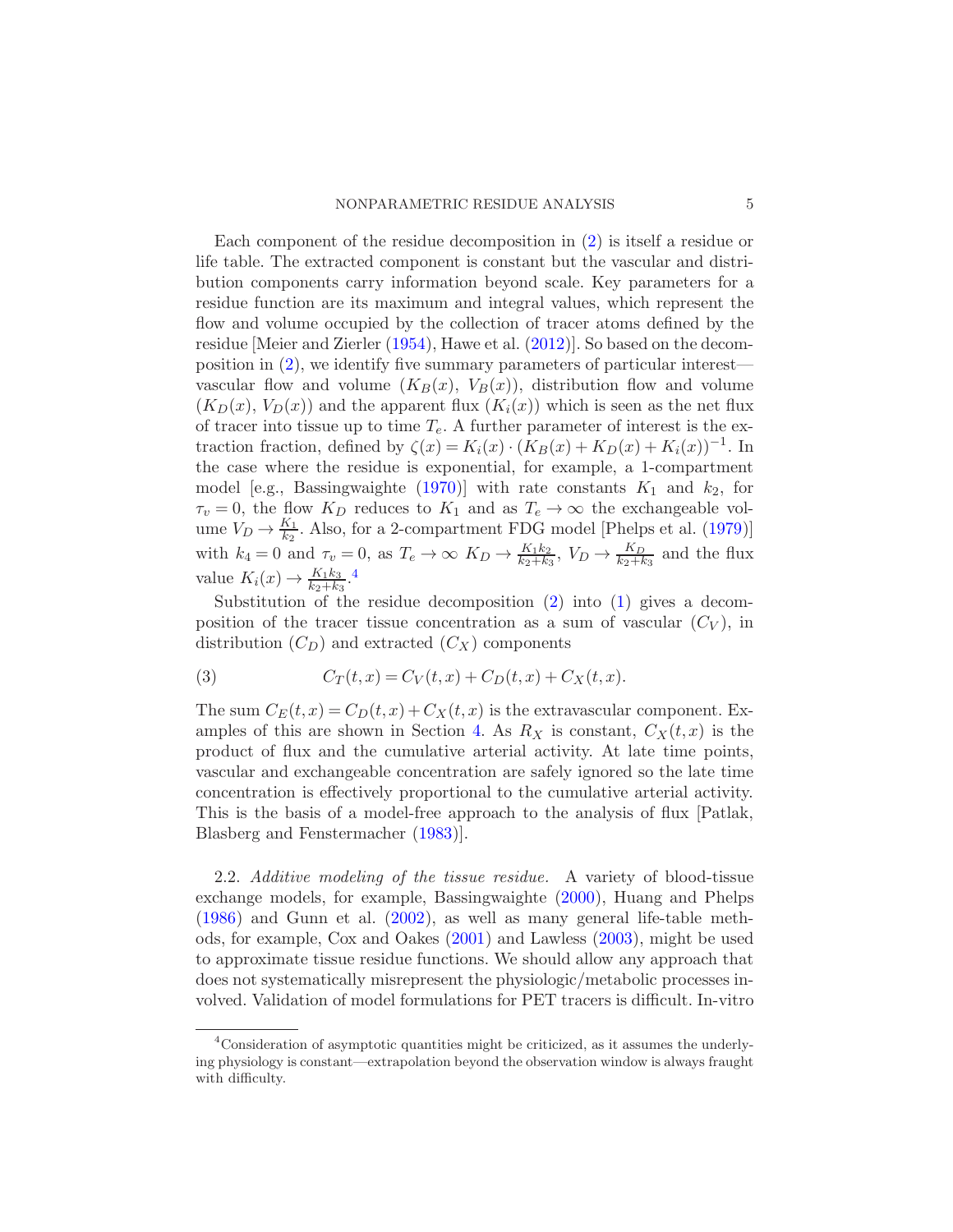studies clarify important biochemical transformations involved, but satisfactory in-vivo validation of model assumptions related to the structure of micro-vasculature flows and heterogeneities is not possible. The most widely used one- and two-compartment models in PET reduce to representation of the residue by sums of mono-exponential functions. While these models may adequately represent the biochemistry involved, their ability to describe the complexities of vascular transport is limited. Indeed, in the standard compartmental models the tracer atom transit time density is always monotonically decreasing, so the modal transit time for the nonextracted tracer is always zero. Physiologically this is difficult to justify [Bassingwaighte [\(1970](#page-27-1))].

We use an additive model that approximates the local tissue residue by a positive linear sum of a fixed set of distinct basis residue functions,  $\overline{R}_1, \overline{R}_2, \ldots, \overline{R}_J$ , that have themselves been derived from a nonparametric analysis of time courses arising from a full segmentation of the data volume. The model is

<span id="page-5-0"></span>(4) 
$$
R(t,x) \approx \alpha_1(x)\overline{R}_1(t) + \alpha_2(x)\overline{R}_2(t) + \cdots + \alpha_J(x)\overline{R}_J(t),
$$

where the  $\alpha_j$ 's are nonnegative constants. For simplicity, the basis residues are normalized to have maximum of unity, that is,  $\overline{R}_j(0) = 1$  for  $j = 1, 2, \ldots, J$ . Assuming  $C_P(t, x)$  can be described by a delayed version of a sampled arterial time-course  $C_P(t)$ , which, in view of the temporal resolution of PET, is reasonable, equation  $(4)$  implies

<span id="page-5-1"></span>(5) 
$$
C_T(t,x) = \alpha_1(x)\overline{C}_1(t-\Delta(x)) + \alpha_2(x)\overline{C}_2(t-\Delta(x)) + \cdots + \alpha_J(x)\overline{C}_J(t-\Delta(x)),
$$

where  $\bar{C}_j(t) = \int_0^t \bar{R}_j(t-s)C_P(s) ds$  for  $j = 1, 2, ..., J$ . For known delay,  $\Delta(x)$ , the model is linear in the  $\alpha$ -coefficients. Note estimation of the  $\alpha$ 's in [\(5\)](#page-5-1) allows the local residues to be determined by equation [\(4\)](#page-5-0); from them associated flow and volume parameters of Section [2.1](#page-3-2) can be recovered.

Remarks. 1. If the  $\overline{C}_j$ 's in [\(5\)](#page-5-1) correspond to specific regional time courses, a mixture model interpretation for the model can be developed. This is reasonable, as the population of available metabolic pathways for a tracer atom is determined by the profile of enzymes, receptor ligands or transporters that are represented. Across a collection of voxels these profiles vary with a greater representation of certain characteristics in some voxels than in others. Thus, the transit time for a randomly chosen tracer atom in voxel  $x$  can be expected to select a metabolic pathway in accordance with the distribution of pathways available within the voxel, and the  $\alpha$ -coefficients (scaled to sum to unity) could be viewed as a set of mixing proportions; see O'Sullivan [\(1993,](#page-29-2) [2006](#page-29-10)). The form in equation [\(4\)](#page-5-0) can also be viewed as an example of a general multivariate factor analysis (without reference to residues). Such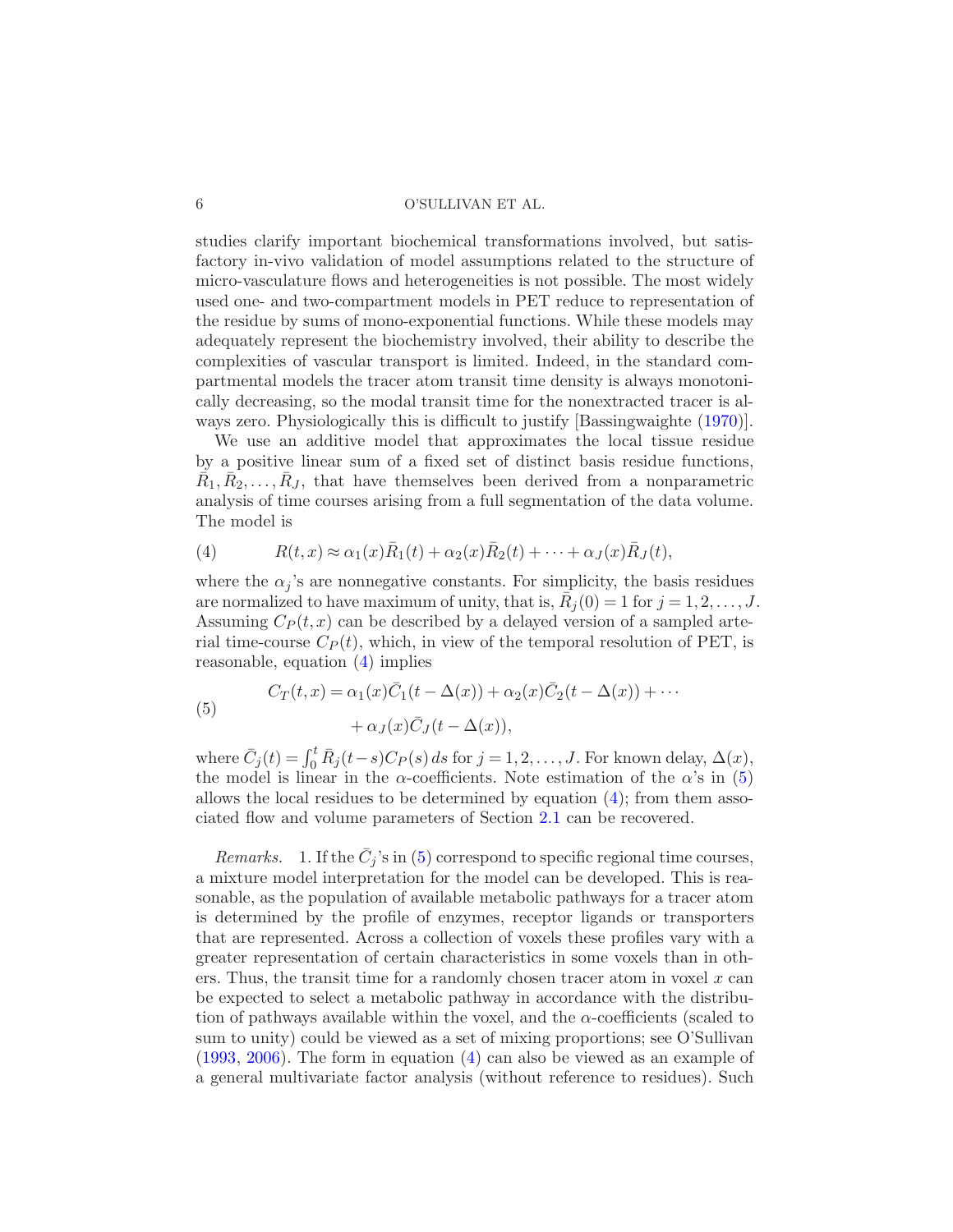models have been used to describe PET time-course data; see, for example, Kassinen et al. [\(2005](#page-28-5)), Layfield and Venegas [\(2005](#page-28-6)), Lee et al. [\(2005](#page-28-7)) and Zhou et al. [\(2002](#page-30-2)).

2. A tissue region can contain significant nonarterial blood vessels. Depending on tissue location, separate signals associated with major blood pools in the circulatory system, such as the right ventricle of the heart, the lungs, venous blood and the venous supply path from the injection site to the heart, might need to be considered. This can be accomplished by augmenting equation [\(5\)](#page-5-1) to include terms representing nonarterial blood signals. Obviously this is particularly relevant in the thoracic imaging where the direct or indirect (via a spillover artifact) impact of nonarterial cardiac and pulmonary blood signals can be significant. Venous blood vessels arise throughout the body, so there is a case for always including a venous signal term. But rarely does the simultaneous measurement of arterial and venous blood activity arise in a PET study. Venous blood can be viewed as a response to the arterial supply, so the venous signal is sensibly represented as a whole-body response to the arterial supply— $C_V(t) = \int_0^t R_V(t-s)C_P(s) ds$ . Thus, if an explicit venous signal is not available, the structure of our modeling approach allows for the component  $R_i$ -residues to adapt to  $R_V$  so that the overall tissue residue will have the venous component included. As mean transit times from arterial to venous blood are short  $\left($  < 1 minute), our proposed decomposition of the residue with  $\tau_b < 1$  will be a combination of pure arterial, venous contributions. Hence,  $V_B(x)$  should be viewed as an estimate of the volume (per mg) of large arterial and large venous vessels in the tissue. Thus, if an explicit venous blood signal is included  $(\alpha_0(x)C_V(t-\Delta(x)))$ , the local estimate of blood volume should be the sum of the venous volume [i.e.,  $\alpha_0(x)$  and  $V_B(x)$  from the estimated residue in [\(2\)](#page-3-1).

3. Due to limited resolution, voxel-level data are subject to mixing and partial volume effects, which are reasonably modeled by mixtures; see also Section [3.3.](#page-9-0)

<span id="page-6-0"></span>**3. Inference techniques.** The estimation of voxel-level residues involves three steps. First, a segmentation procedure is applied to extract scaled time-course patterns from the measured set of voxel-level time courses in the data. Next, the time courses are analyzed to recover a nonparametric residue function for each and a backward elimination procedure is used to obtain a reduced set of basis residue functions. The final step does voxellevel optimization of  $\alpha$ -coefficients and delay in equation [\(5\)](#page-5-1) with subsequent evaluation of the voxel residue in equation [\(4\)](#page-5-0) and the key parameters identified in Section [2.1.](#page-3-2) The details involved in each of these steps are presented below. As the analysis is based on a voxel-level fitting process, the residuals associated with the fitting process provide useful diagnostic information. Some proposals for examining the temporal and spatial patterns in those residuals are indicated.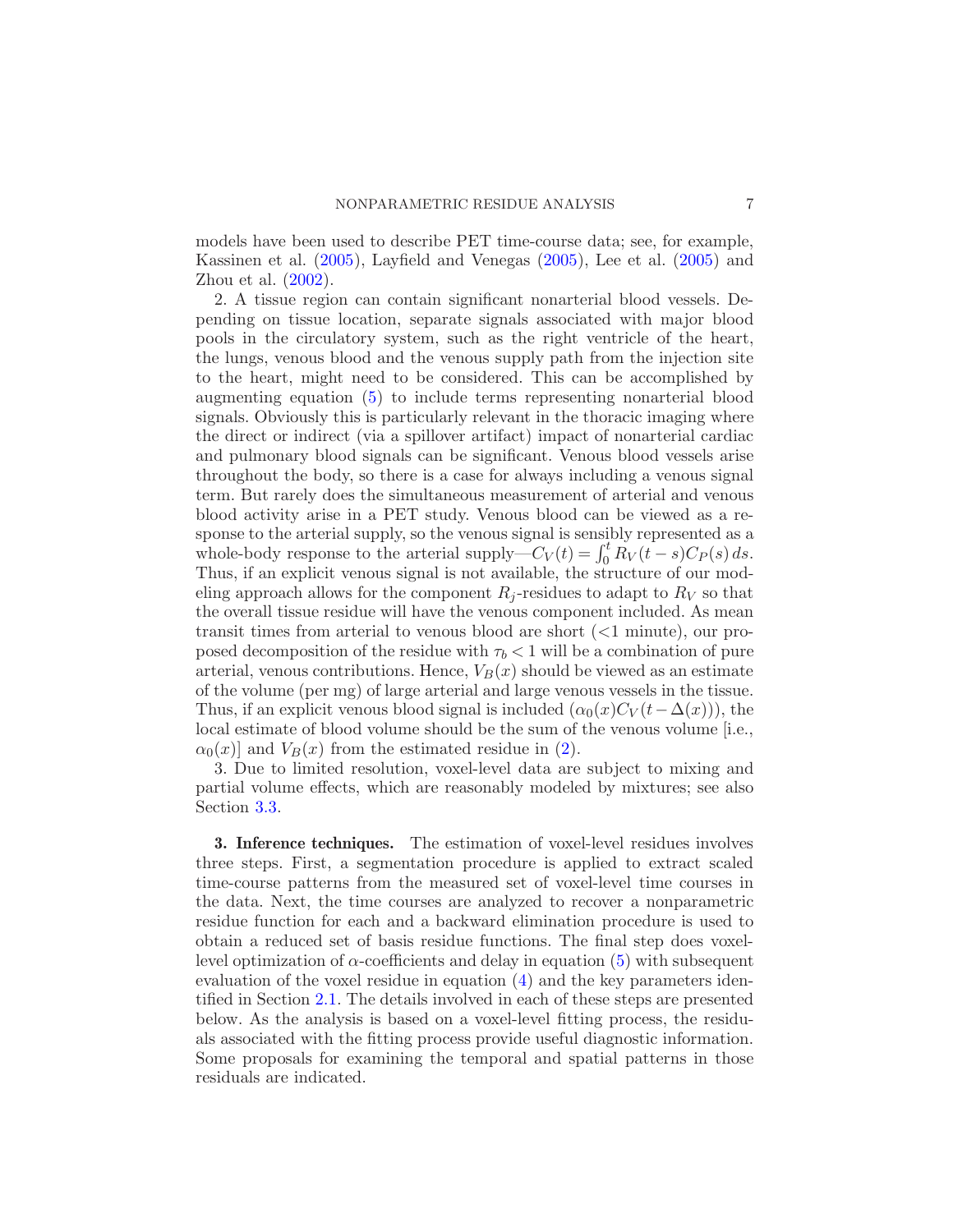<span id="page-7-3"></span>3.1. Segmentation. A split-and-merge segmentation procedure from O'Sullivan [\(2006](#page-29-10)) is used. The procedure groups voxels on the basis of the shape of the measured time course, the scaled time course. The splitting employs a principal component analysis to recursively divide the tissue volume into a large collection (typically 10,000) of hyper-rectangular regions whose scaled time-course patterns show maximal homogeneity. The merging process then recursively combines (initially with a constraint to ensure that segments consist of contiguous collections of voxels) these regions to create a collection of regions with high average within-region homogeneity. For the analyses reported here, the number of segments used is taken to be large enough to explain 95% of the variance in the scaled time-course data, about 7–12 segments for a typical cerebral study and 15–20 segments for a chest or abdominal study. The choice of the number of segments was examined in O'Sullivan [\(2006](#page-29-10)). As the focus of the algorithm is on scaled time-course information, the extracted segments are well suited for use in subsequent mixture modeling. A particular advantage of the scaled approach is that it results in fewer segments than might otherwise be required to explain a comparable proportion of variance in the data. It is helpful to display segments to connect with anatomy. If the average scaled time course for a segment is given by a vector  $\mu$ , imaging the  $\mu$ -weighted average of the voxel-level time-course data in the segment is effective. Some examples are shown in Section [4.](#page-11-0)

<span id="page-7-2"></span>3.2. Construction of basis residues. The time bins of data acquisition are  $[t_b, \bar{t}_b)$  for  $b = 1, 2, \ldots, B$ . The segmentation algorithm provides a mean time course and associated sample variance vector,  $\{(y_{kb}, v_{kb})$  for  $b = 1, 2, ..., B\}$ , for each of  $k = 1, 2, ..., K$  segments. Arising from the underlying Poisson emissions that are the basis of the imaging process, regional time-course data have an approximate quasi-Poisson structure [see Huesman [\(1984](#page-28-8)); Carson et al.  $(1993)$  and Hawe et al.  $(2012)$ , that is,

<span id="page-7-1"></span>(6) 
$$
E(y_{kb}) = \mu_{kb}
$$
 and  $V(y_{kb}) \approx \phi_k \mu_{kb}$ 

for  $\phi_k > 1$ . Thus, up to known calibration factors (incorporating time-bin duration and voxel dimension), the mean values are proportional to the integrated concentration per milligram of radioactive tracer atoms which in turn is a function of the regional residue  $R_k$  and input arterial supply:

<span id="page-7-0"></span>(7) 
$$
\mu_{kb} = \int_{\underline{t}_b}^{\overline{t}_b} C_k(t) e^{-\lambda t} dt
$$
 and  $C_k(t) = \int_0^t R_k(t-s) C_P(s-\Delta_k) ds$ ,

where  $\lambda$  represents isotope decay and  $\Delta_k$  is an appropriate delay. Note  $C_k(t)$ here represents the total (radioactive and nonradioactive) tracer atom concentration at time t. An initial set of possible residue basis elements are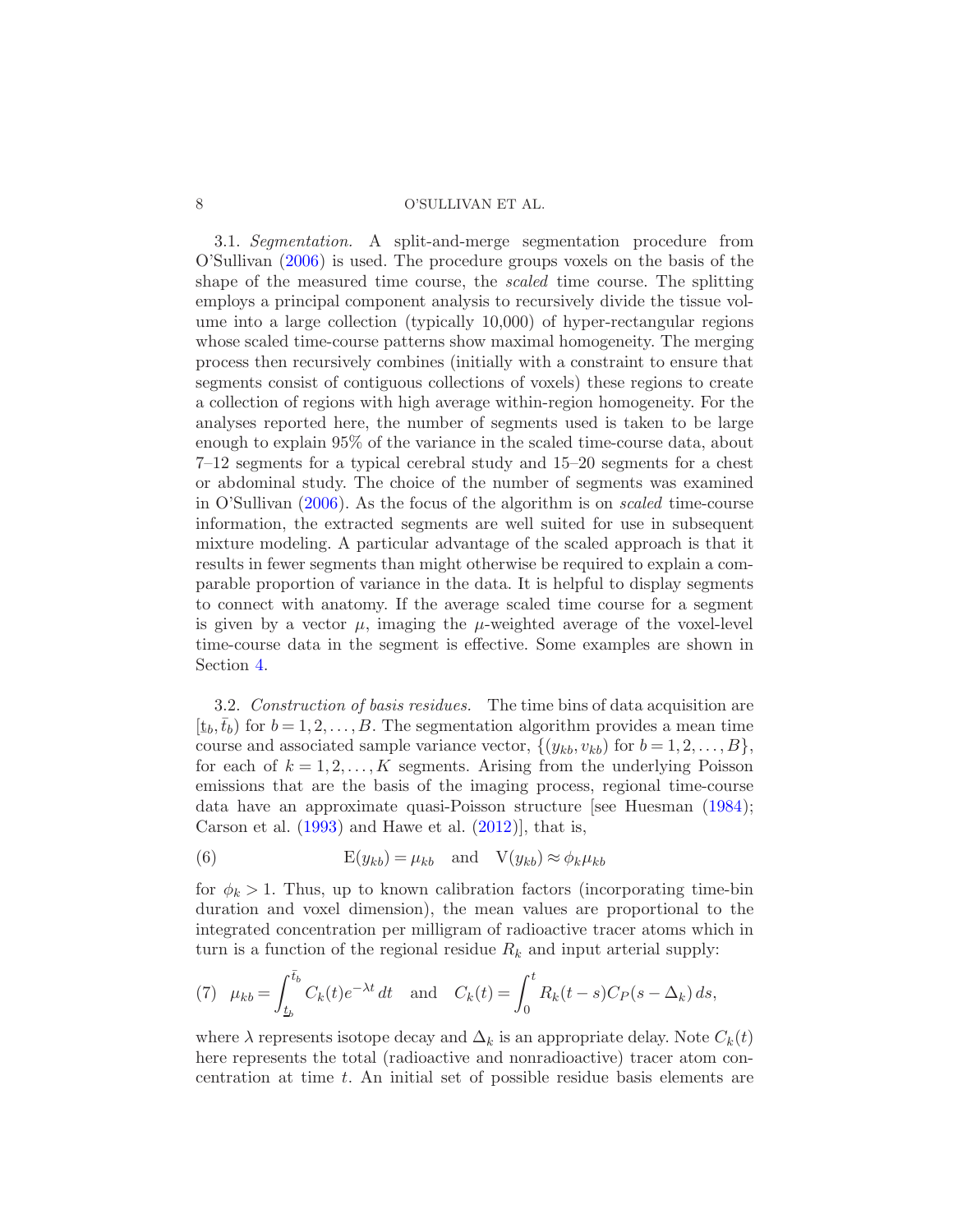obtained by representation of the  $R_k$ 's in terms of B-splines [O'Sullivan et al. [\(2009](#page-29-6))]. Here the B-spline coefficients and the delay  $\Delta_k$  are optimized by weighted least squares with weights  $\varpi_{kb}$  given by  $v_{kb}^{-1}$ .

We seek to express the segment residues in terms of a reduced set of basis residue forms. Since retention is apparent in nearly all residues, it makes sense to ensure that the constant residue function (a *Patlak* term, cf. Section [2.1\)](#page-3-2) is a fixed member of any basis. Thus, the focus of the basis search is on representation of the nonretained residue components. Suppose we have a set of  $J-1$  such normalized basis elements denoted  $\overline{R}_j$  for  $j=1,2,\ldots,J-1$ 1 as well as the constant unit value Patlak residue,  $\tilde{R}_J$ . With these, the residue for the kth segment  $(R_k)$  is approximated by the (nonnegative) linear combination

<span id="page-8-0"></span>(8) 
$$
R_k \approx \beta_1 \bar{R}_1 + \beta_2 \bar{R}_2 + \cdots + \beta_J \bar{R}_J.
$$

By substitution into  $(8)$ , the  $\beta$ -coefficients and delay can be optimized to the observed segment data. A weighted least squares fitting is used with weights given by  $\varpi_{kb}$ . An approximate unbiased risk assessment criterion is used to obtain an overall assessment of the J-component basis. The target loss is the weighted square error difference between the true segment mean vectors and their estimated values based on the J-component approximation

<span id="page-8-1"></span>(9) 
$$
L(J) = \sum_{kb} \varpi_{kb} [\mu_{kb} - \hat{\mu}_{kb}^{(J)}]^2.
$$

With  $z_{kb} = \sqrt{\overline{\omega}_{kb}} y_{kb}$  and  $\hat{z}_{kb} = \sqrt{\overline{\omega}_{kb}} \hat{\mu}_{kb}^{(J)}$ ,  $z'_k \hat{z}_k^{(J)} = \sum$ b  $\varpi_{kb}y_{kb}\hat{\mu}^{(J)}_{kb}=\sum$ b  $\varpi_{kb}\mu_{kb}\hat{\mu}^{(J)}_{kb}+\sum$ b  $\varpi_{kb}(y_{kb} - \mu_{kb})\hat{\mu}_{kb}^{(J)}.$ 

So in the case that the vector  $\hat{\mu}_k^{(J)}$  $\binom{1}{k}$  is a linear function of the weighted data, that is,  $\hat{z}_{k}^{(J)} = H_{J} z_{k}$ ,  $E(z'_{k} \hat{z}_{k}^{(J)})$  $\mu_k^{(J)} = \mu_k^{'} \mathbb{E}(\hat{z}_k^{(J)})$  $(k^{(J)})$  + trace $[H_J \Sigma_k]$ , where  $\Sigma_k$  is the covariance of  $z_k$ . But separate time frames, which involve distinct emission events, are statistically independent, so  $\Sigma_k$  is diagonal. From equation [\(7\)](#page-7-0), the diagonal entries of  $\Sigma_k$  are approximately  $\phi \varpi_{kb} \mu_{kb}$  for  $b = 1, 2, \ldots, B$ . Letting  $\hat{D}_k$  be the diagonal matrix with entries  $\overline{\omega_{kb}y_{kb}}$ , we are led to the criterion

$$
C(J) = \sum_{k} \left\{ \sum_{b} \varpi_{kb} [y_{kb} - \hat{\mu}_{kb}^{(J)}]^2 + 2\phi_k \operatorname{trace}(H_J \hat{D}_k) \right\}
$$

for evaluation of the loss  $L(J)$  in equation [\(9\)](#page-8-1). Since  $EC(J) = E(L(J))$  +  $\phi \sum_{kb} \varpi_{kb} \mu_{kb}$ , up to a constant that is independent of J,  $C(J)$  is an unbiased estimator for  $L(J)$ . With  $\phi_k = 1$ , this statistic has a close connection to the Rudemo and Bowman cross-validation statistic for density estimation; see, for example, O'Sullivan and Pawitan [\(1996](#page-29-11)) who gave a corresponding risk estimator for bandwidth selection in Poisson deconvolution problems. For practical use a choice of  $\phi_k$  must be made—the ratio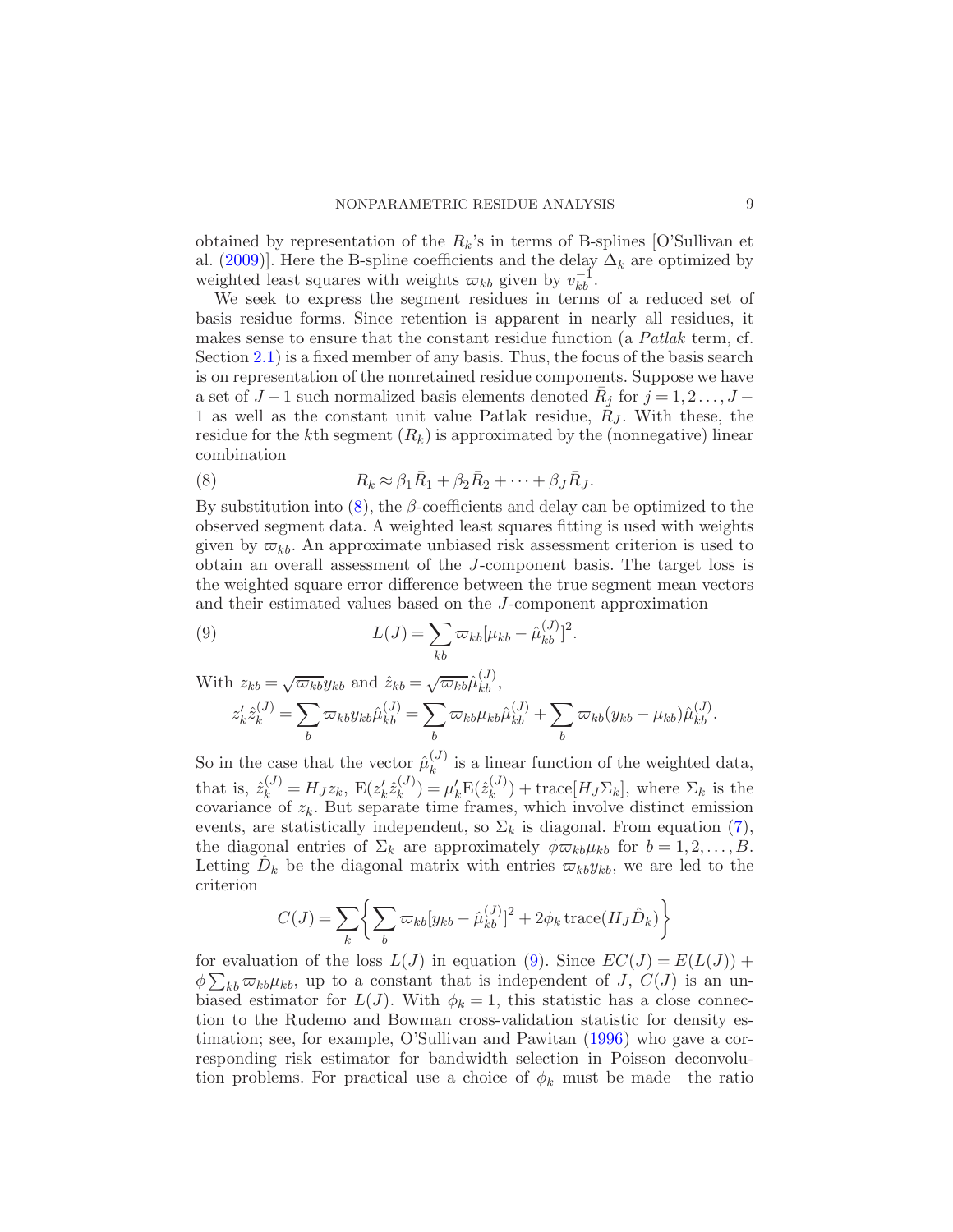$\hat{\phi}_k = \sum_b v_{kb} / \sum_b y_{kb}$  seems reasonable for this. If  $H_J$  is a projection, that is,  $\hat{\mu}_k^{(J)}$  $\kappa_k^{(3)}$  is approximately obtained by a weighted least squares regression, trace $(H_J) = J$  and trace $(H_J \hat{D}_k)$  might reasonably be approximated as  $J \bar{d}_k$ , where  $\bar{d}_k = \frac{1}{B}$  $\frac{1}{B} \sum_{b} \varpi_{kb} y_{kb}$ . Thus, we obtain a criterion with a familiar AIC-like [Akaike  $(1974)$ ] form<sup>[5](#page-9-1)</sup>

<span id="page-9-3"></span>(10) 
$$
\hat{C}(J) = \sum_{k} \left\{ \sum_{b} \varpi_{kb} [y_{kb} - \hat{\mu}_{kb}^{(J)}]^2 + 2 \hat{\phi}_{k} \bar{d}_{k} J \right\}.
$$

Using this criterion, a backward elimination procedure is used to select a subset of the starting  $K + 1$  basis residues (corresponding to the segment data residue fits plus the Patlak residue). The resulting basis set is applied in the analysis of voxel-level data.

<span id="page-9-0"></span>3.3. Voxel-level optimization and local averaging. At the voxel-level we have data with substantially the same structure as the segment-level data,  $y_{bk}$  above. If  $y_{bi}$  for  $b = 1, 2, ..., B$  is the PET measured activity at the *i*th voxel, from equations [\(6\)](#page-7-1) and [\(7\)](#page-7-0) we have  $E(y_{ib}) = \mu_{ib}$  and  $V(y_{ib}) = \phi_i \mu_{ib}$ with

<span id="page-9-2"></span>(11) 
$$
\mu_{ib} = \alpha_{i1}\bar{\mu}_{1b}(\Delta_i) + \alpha_{i2}\bar{\mu}_{2b}(\Delta_i) + \cdots + \alpha_{iJ}\bar{\mu}_{Jb}(\Delta_i) \equiv \bar{\mu}_b(\Delta_i)'\alpha_i,
$$

where  $\alpha_{ij} = \alpha_j(x_i)$ , and with  $\bar{C}_j(t) = \int_0^t \bar{R}_j(t-s)C_P(s) ds$ ,  $\bar{\mu}_{jb}(\Delta_i) = \int_{t_b}^{\bar{t}_b} \bar{C}_j(t-s)C_P(s) ds$  $\Delta_i$ )e<sup>- $\lambda t$ </sup>dt. This is in the form of a quasi-Poisson regression problem [Mc-Cullagh and Nelder [\(1983\)](#page-29-12)]. A standard iteratively reweighted least squares method is used for optimization of unknowns. With weights defined by the current guess,  $\omega_{ib} = 1/\mu_{ib}^{(0)}$ , updated values for the unknowns are obtained by minimization of

(12) 
$$
\text{WRSS}(\alpha_i, \Delta_i) = \sum_{b=1}^{B} \omega_{ib} [y_{ib} - \bar{\mu}_b (\Delta_i)' \alpha_i]^2
$$

with positivity constraints on the  $\alpha$ -coefficients. Thus, for fixed  $\Delta_i$ , fast (exact) quadratic programming codes are used for evaluation of solutions, making the computation efficient. Grid search is used for optimization of the delay. The impact of iterative reweighting on computing time here is quite minimal: Typically the solutions obtained with a fixed set of weights, such as weights which are inversely proportional to the segment variance  $(v_{kb},$  if the voxel belongs to segment  $k$ ), produce results that are largely unaffected by subsequent iteration.

<span id="page-9-1"></span><sup>&</sup>lt;sup>5</sup>It should be clear that this is not in fact an information criterion in the formal sense only first and second order moment assumptions are involved.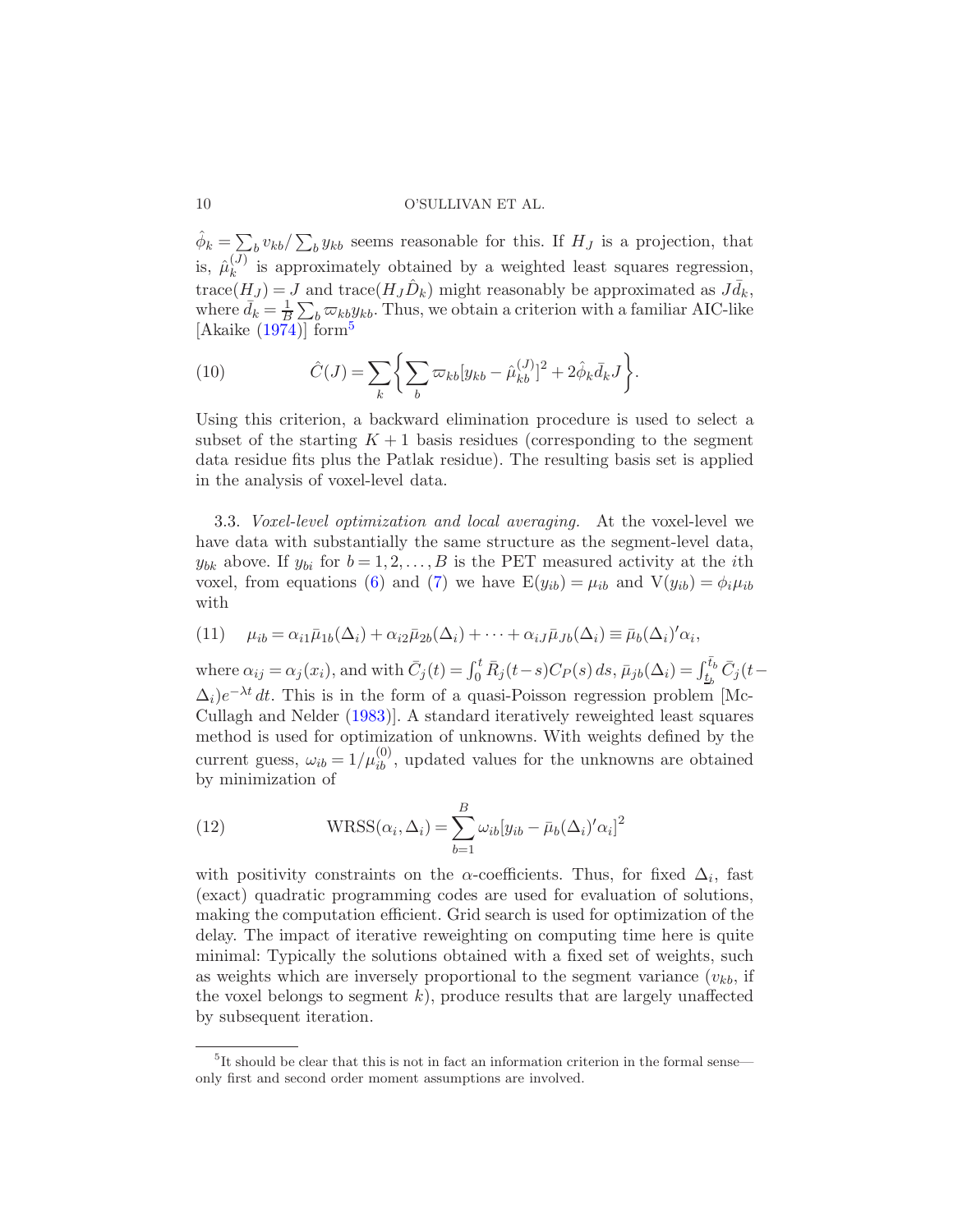Local averaging and smoothing. The residue formulation allows residues for locally averaged (smoothed) data to be evaluated as local averages of residue coefficients—if local variation in delay is negligible. To see this, suppose  $w_{xi}$  for  $i = 1, 2, ..., N$  represents a set of nonnegative weighting coefficients used to produce the averaged data— $\tilde{y}_{xb} = \sum_i w_{xi} y_{ib}$  is the averaged data at voxel  $x$ . Assume that the weights are focused, in the sense that  $w_{xi} > 0$  for i in a neighborhood  $N_x$  and the delay variation is negligible here, that is,  $\Delta_i \approx \Delta$  for  $i \in N_x$ . Let  $\mu_{ib} = \bar{\mu}_b(\Delta)' \alpha_i$  for  $i \in N_x$ . From [\(11\)](#page-9-2) we have

(13)  
\n
$$
\tilde{\mu}_{xb} = \sum_{i} w_{xi} \mu_{ib}
$$
\n
$$
= \tilde{\alpha}_{x1} \bar{\mu}_{1b}(\Delta) + \tilde{\alpha}_{x2} \bar{\mu}_{2b}(\Delta) + \dots + \tilde{\alpha}_{xJ} \bar{\mu}_{Jb}(\Delta) = \bar{\mu}_{b}(\Delta)' \tilde{\alpha}_{x},
$$

where  $\tilde{\alpha}_{xj} = \sum_i w_{xi} \alpha_{ij}$ . Thus, the mean of the smoothed data  $\tilde{y}_{xb}$  is given by a positive linear combination of the basis elements  $\bar{\mu}_{jb}(\Delta)$  in [\(11\)](#page-9-2). Using [\(11\)](#page-9-2) again, we can also write  $\tilde{\mu}_{xb} = \int_{t_b}^{\bar{t}_b} \tilde{C}_x(t - \Delta_i) e^{-\lambda t} dt$ , where  $\tilde{C}_x(t) =$  $\int_0^t \tilde{R}_x(t-s)C_P(s-\Delta) ds$  and (14)  $\tilde{R}_x(t) = \tilde{\alpha}_{x1} \bar{R}_1(t) + \tilde{\alpha}_{x2} \bar{R}_2(t) + \cdots + \tilde{\alpha}_{xJ} \bar{R}_J(t).$ 

Hence, the averaged  $\alpha$ -coefficients define the appropriate local residues for the averaged image data. This result has implication for smoothing by local averaging methods. While data smoothing/filtering is not the only mechanism used to achieve regularity in statistical function estimation, it is widely used and very reasonable in many image processing contexts, including to-mography [Natterer and Wübbeling [\(2001](#page-29-13))]. The parametric images produced in the examples in Section [4](#page-11-0) are subjected smoothed—the computed α-coefficients are convolved with a 3-D Gaussian kernel whose coordinate standard deviation is between 1 and 2 times the voxel dimension.

<span id="page-10-0"></span>3.4. Diagnostic evaluation of model adequacy. To ensure the validity of the parametric imaging results, we assess the assumptions underlying the fitted parametric model by examining the temporal and spatial patterns in the voxel-level standardized residuals:

(15) 
$$
r_{ib} = \sqrt{w_{ib}} \cdot [y_{ib} - \hat{y}_{ib}],
$$

where  $w_{ib} = \hat{y}_{ib}^{-1}$ . Both temporal and spatial patterns in these residuals should be examined. Temporal aspects are best appreciated by plotting uptake data, for example, time courses for segments together with fitted modeling results. The spatial distribution of the residuals can be examined but the standardization by activity is unstable for low activities (recall that the raw filtered back-projection reconstructed data can be negative for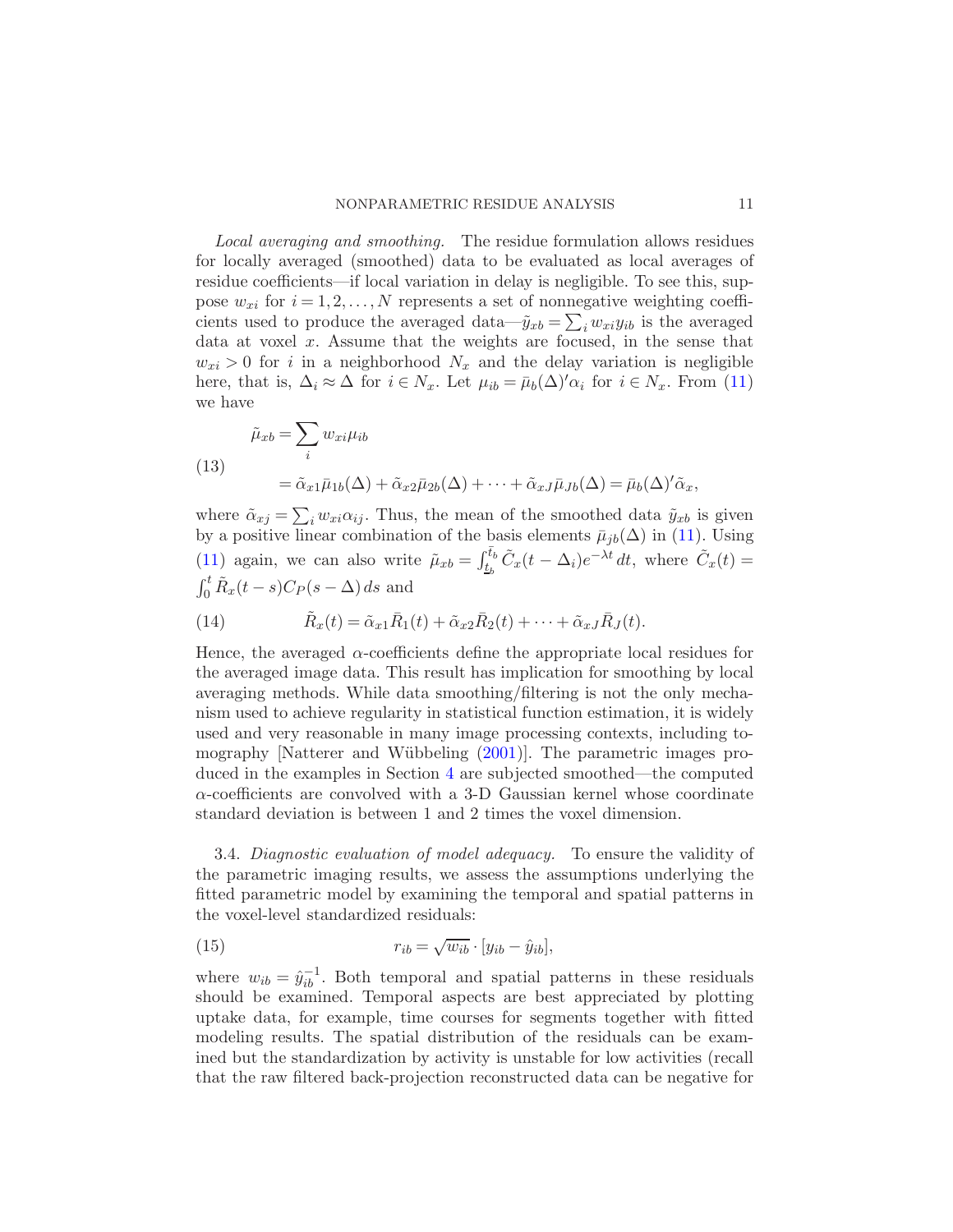some voxels). Thus, we find it best to use a common set of weights  $w_{ib} = \bar{w}_b$ and compare the spatial pattern of the residual and data root mean square (RMS):

RMS(residual) = 
$$
\sqrt{\sum_{b} \bar{w}_{b} [y_{ib} - \hat{y}_{ib}]^{2} / B};
$$

$$
RMS(data) = \sqrt{\sum_{b} \bar{w}_{b} [y_{ib} - \bar{y}_{i}]^{2} / B},
$$

where  $\bar{y}_i$  is the weighted mean of the time course. Techniques for analysis of temporal and spatial patterns in residuals are needed, such as estimation of their spatial covariance structure, which might be related to the PET image reconstruction process [Carson et al. [\(1993](#page-27-4)), Maitra and O'Sullivan [\(1998](#page-29-14))].

<span id="page-11-0"></span>4. Application to real data. We now present some case studies to illustrate the parametric imaging technique. The first examples come from cerebral imaging in normal subjects using the two most well-established PET tracers, FDG and H2O. The second set of examples are from imaging cancer patients using FDG and H2O as well more experimental tracers. All studies were carried out on a GE Advance PET scanner at the University of Washington. This scanner produces reconstructions of tracer uptake (per time bin of acquisition) as an array consisting of 35 transverse planes/slices and a within-slice discretization of  $128 \times 128$  voxels. Slices have a fixed thickness of 4.25 mm, but the within-slice voxel resolution can be varied depending on the tissue volume in the field of view, typically 2.23 mm for brain studies to 4.29 mm for abdominal and thoracic studies. The scanner does not use X-ray CT acquisition for attenuation measurement. Instead attenuation is derived from PET transmission scans with a 511 keV rod source. All data were reconstructed using standard filtered back-projection methods. Below we present uptake and parametric images superimposed on images of PETmeasured attenuation. Tracers were injected intravenously and catheterized sampling used to measure the tracer time course in the arterial blood  $(C_P)$ .

<span id="page-11-1"></span>4.1. Brain studies in normal subjects with FDG and H2O. The FDG data set is a series reported in Graham et al. [\(2002](#page-28-9)). For FDG, dynamic PET imaging was carried out over a 90-minute time period  $(T_e = 90)$ . The tracer dose (370 MBq) was injected over a 1-minute period, and  $B = 31$  time frames of data were acquired according to the following sampling: 1 minute pre-injection frame followed by 4 15-second frames, 4 30-second frames, 4 1-minute frames, 4 3-minute frames and ending with 14 5-minute frames. A 10-region segmentation of the data was used to initialize the mixture model analysis, that is,  $K = 10$  in Section [3.2.](#page-7-2) This segmentation explained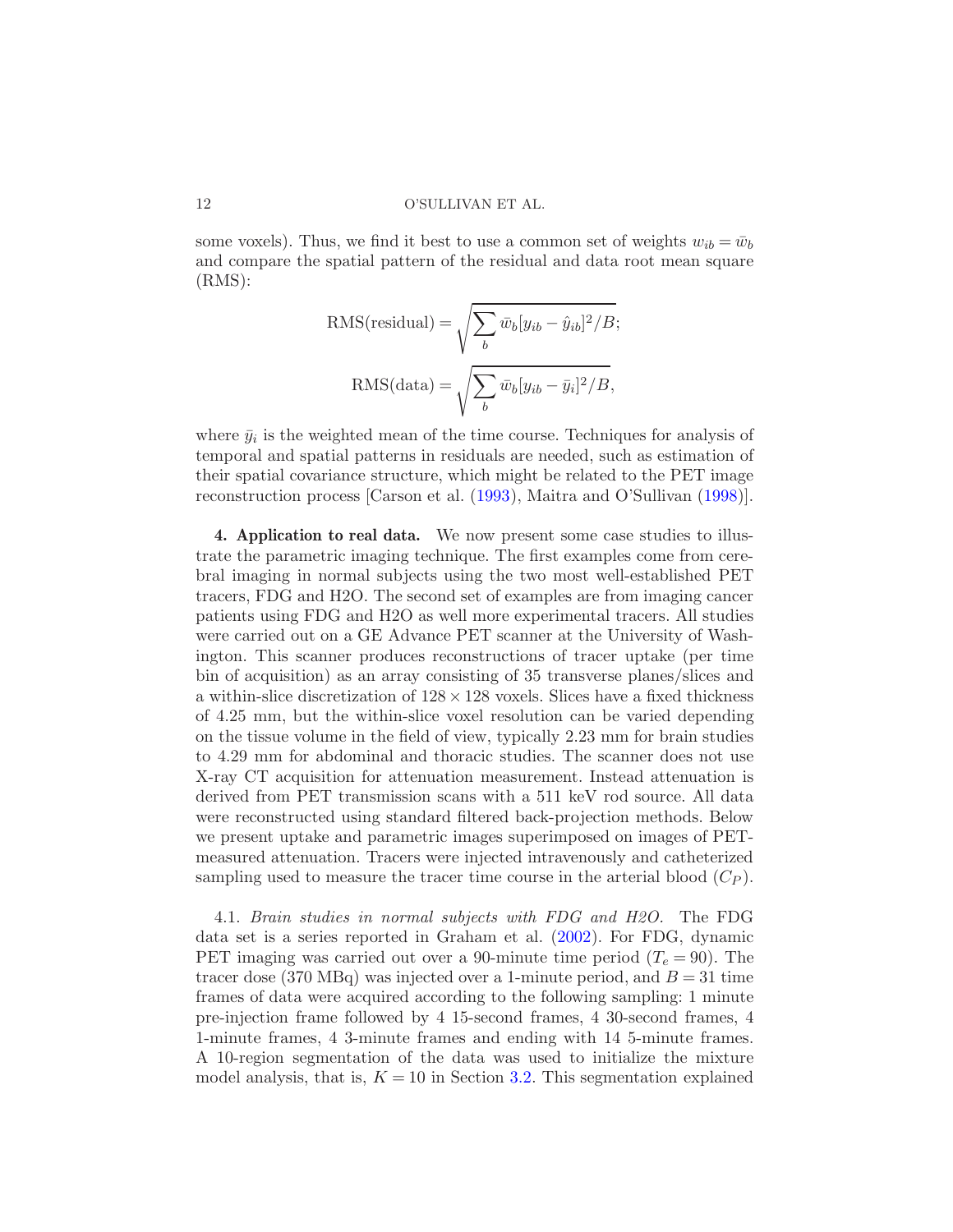over 95% of the variance in the data. Initialization with 20 or 40 segments produced little or no change in results. The final mixture model and associated normalized basis residues (apart from the constant residue component) had 3 components; see Figure  $1(a)$  $1(a)$ . Figure  $1(a)$  shows total tracer uptake as well as computed values of the flux  $(K_i)$  and distribution volume  $(V_D)$ ; cf. Section [2.1,](#page-3-2) superimposed on the PET-measured tissue attenuation. The flux is the most well-resolved parameter here, showing high values in white and gray matter structures of the brain. Distribution volume shows a more diffuse pattern with elevated values outside the brain (cf. the nasal cavity). In all cases the values of metabolic parameters are in agreement with values reported in the literature; cf. Graham et al. [\(2002\)](#page-28-9). Overall, the kinetic analysis of flux and volume of distribution provides an understanding of tissue metabolism of FDG that cannot be appreciated from the uptake information.

The H2O data come from a series reported in Muzi et al. [\(2009](#page-29-15)). The tracer dose (776 MBq) was injected over a 5-second time period. Dynamic PET imaging was carried out over a 7.9-minute time period  $(T_e = 7.9)$ . A set of  $B = 42$  time frames of data was acquired according to the following sampling: 1-minute pre-injection frame followed by 5 3-second frames, 10 6-second frames, 12 10-second frames, 8 15-second frames and ending with 6 20-second frames. Similar to FDG, a 10-region segmentation of the data was used to initialize the mixture model analysis, that is,  $K = 10$  in Section [3.2](#page-7-2) (values of  $K = 20$  and  $K = 40$  were also considered but produced little or no change in results). The mixture model and associated normalized basis residues, apart from the constant residue component, had 4 components; see Figure  $1(b)$  $1(b)$ . Figure  $1(b)$  shows total tracer uptake as well as computed values for vascular blood volume  $(V_B)$  and the distributional flow component  $(K_D)$ . Note the vascular blood volume is elevated in the neighborhood of the internal carodits and the nasal cavity. The (distributional) flow pattern is elevated in the white and gray matter structures of the brain. In general, values of metabolic parameters are in agreement with those reported in the literature; cf. Muzi et al. [\(2009](#page-29-15)). Similar to FDG, the kinetic analysis here is seen to add to the information provided by uptake alone.

Figure [2](#page-14-0) presents some diagnostic information for the analyses presented. Sample segments and the results of the associated nonparametric residue analysis are shown. The increased variability of H2O is evident. Even though the injected dose is larger than that of FDG, the shorter time frames and much shorter half-life of <sup>15</sup>O results in lower radioactivity per time frame in the H2O study. Consequently, the data have more noise, as reflected in the displayed parameters. The voxel-level residual RMS characteristics of the fit are shown in Figure [2.](#page-14-0) For FDG, the RMS error is very small relative to the tracer uptake; in the case of H2O, the RMS error is generally higher relative to uptake, but there still does not appear to be a spatially coherent structure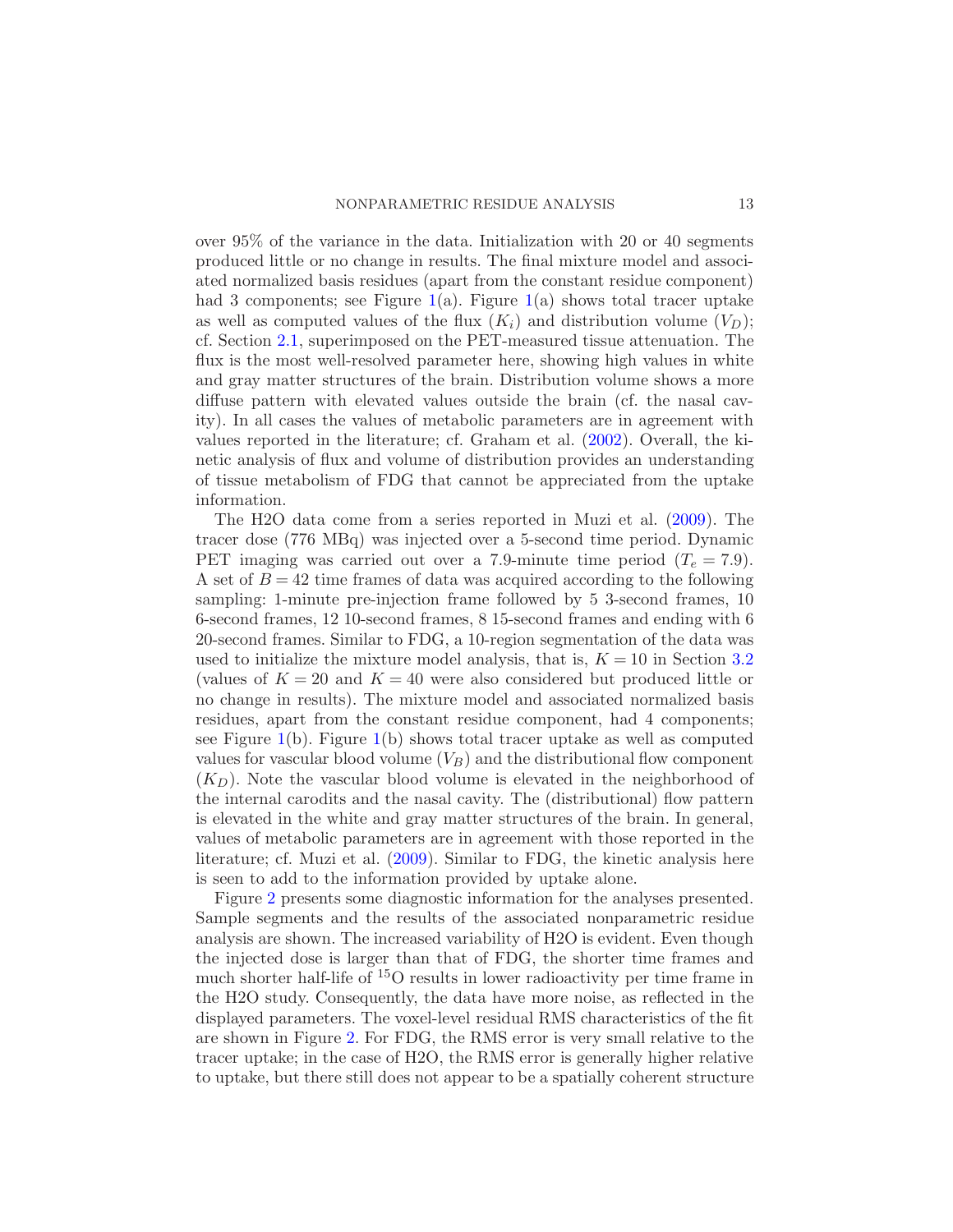

(a) Dynamic 90-minute PET-FDG study in a normal subject

Uptake (0-4min) Mixture Model **Residues**  $\overline{a}$  $\ddot{a}$ **DB** uu/bax ă ž  $\frac{1}{2}$ 

<span id="page-13-0"></span>FIG. 1. Color maps of selected kinetic parameters (cf. Section [2.1\)](#page-3-2) recovered by residue analysis and the integrated uptake divided by study duration. Transverse, sagittal and coronal slices shown. The gray-scale images give tissue attenuation measured by the PET transmission scan. Line plots give the fitted mixture model [cf.  $\bar{C}_j$  in equation [\(6\)](#page-7-1)], including the arterial input  $(C_P$  in red) and the Patlak component (blue). The normalized, non-Patlak, basis residues  $[\bar{R}_j$  in equation [\(5\)](#page-5-1)] are also shown on the right.

to the lack of fit. The fitted residue models for the selected segments are in good agreement with the data; see Figure [2.](#page-14-0) The decomposition of the time course of the fitted models show the vascular and nonvascular components of the fit [cf. equation [\(3\)](#page-4-1)]. Note the time courses with high vascular contributions arise from well-known blood pools in the neck and nasal cavity; less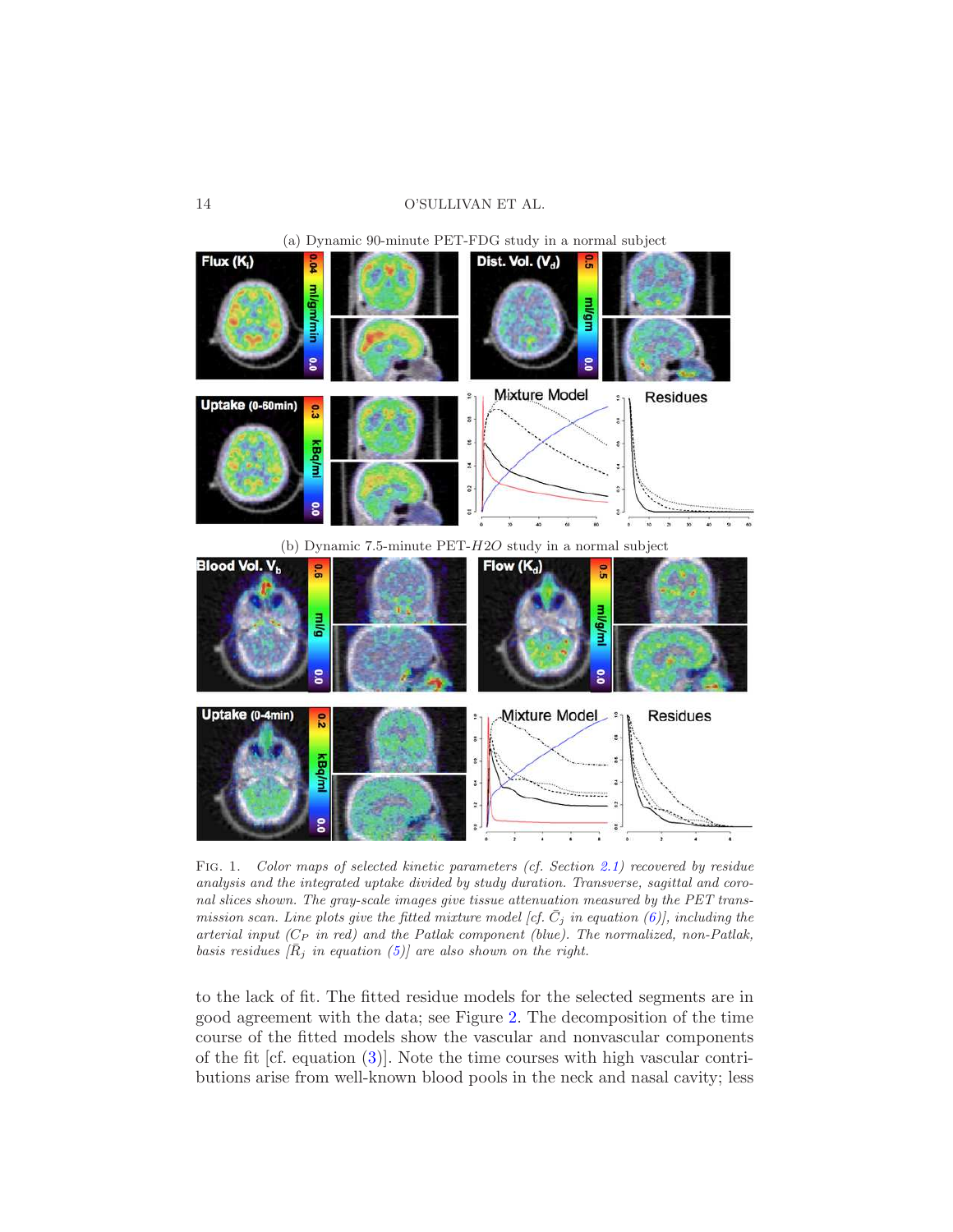

<span id="page-14-0"></span>Fig. 2. Top: Sample segment time-course data (points) and fitted step-function nonparametric residues (gray). The fitted residue-model time course (black line) is shown with vascular (purple) vs. nonvascular (brown) components:  $C_V$  and  $C_E$  after [\(3\)](#page-4-1). Inserts show the intensity of the time course within the region of the segment. Right color maps show the distribution of the RMS for data and residuals from analysis (cf. Section [3.4\)](#page-10-0). Bottom: (Left) Raw piecewise constant residues for segments (scaled to unity). A dendrogram obtained by clustering residues is also provided. (Center) Line plots are scaled B-spline-computed residues without retention  $[\bar{R}_j$ 's in [\(9\)](#page-8-1)]. (Right) Risk values  $[\hat{C}(J)$  in [\(10\)](#page-9-3)] plotted against the number of components  $(J)$  in the mixture model—optimal number shown with blue line.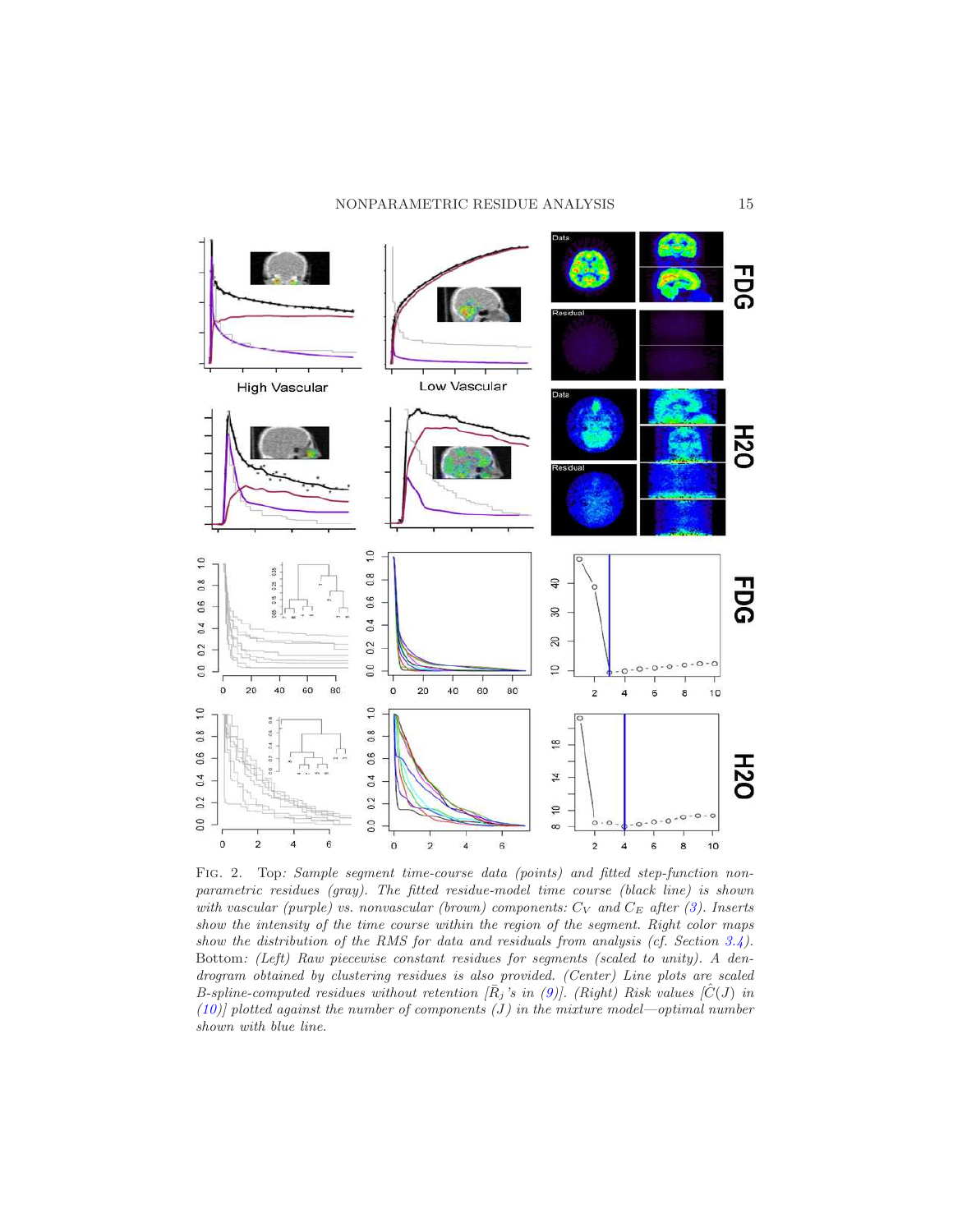vascular signals arise from white and grey matter tissue. The full set of fitted piecewise constant nonparametric residues [Hawe et al. [\(2012](#page-28-2))] as well as the smoother residues produced by B-spline fitting [O'Sullivan et al. [\(2009](#page-29-6))] are also shown in Figure [2.](#page-14-0) Note these latter residue curves only present the nonretained parts of the residues, that is, extraction is subtracted. The model selection criterion is plotted against the number of retained components. Three components are indicated for the FDG and four for the H2O data. A dendrogram for a hierarchical cluster analysis of the raw residues (normalized and adjusted for extraction) using a Euclidean distance matrix shows some exploratory support for the number of components selected. Note that, unlike the model selection statistic, the cluster analysis does not involve any recursive refitting of the time-course data. Overall, the analysis and diagnostics are very reasonable. A more detailed analysis over a series of similar cerebral studies is provided in the next section.

4.2. Cancer imaging examples. The use of PET for metabolic imaging of cancer and its response to therapy is of current clinical interest [Aboagye  $(2010)$ , Krohn et al.  $(2007)$  and Mankoff et al.  $(2007)$ . While PET-FDG imaging is an indicator of glucose metabolism, other aspects of cancer biology may also be useful. Cell proliferation, hypoxia, vascularity, drug resistance and cell death play important roles and the study of these processes in cancers with PET radiotracers is being explored with clinical imaging trails [Krohn et al. [\(2007\)](#page-28-10)]. We present two examples to illustrate applications of our metabolic imaging procedure in such contexts. From a methodological viewpoint, these examples demonstrate the versatility of the residue imaging technique across a range of radiotracers and also in different target tissue volumes.

I. Brain tumor study. These data are from a series in Spence et al. [\(2009\)](#page-30-3). The patient is a 39-year-old with recurrent right parietal anaplastic astrocytoma. The patient had follow-up clinical MR scans at 4 and 4.5 years after initial treatment with a combination of surgery, radiotherapy and chemotherapy. At the time of follow-up PET scans with  ${}^{11}C$ -labeled acetate (ACE), <sup>11</sup>C-labeled carbon dioxide (CO2) and <sup>18</sup>F-labeled fluoro-thymidine (FLT) were carried out. The ACE and CO2 studies were performed at the 4-year follow-up and the FLT at the 4.5-year follow-up. The focus of these PET scans was to study the potential for differentiation between tumor regional radionecrosis (residual but dead tissue) from tumor recurrence. This issue is difficult to decide on the basis of the standard clinical MR scan. Acetate flux is an indicator of membrane lipid synthesis [Yu et al. [\(2011](#page-30-4))] and so may provide an early indicator of tumor recurrence. Metabolism of acetate produces carbon dioxide. As a result, the interpretation of acetate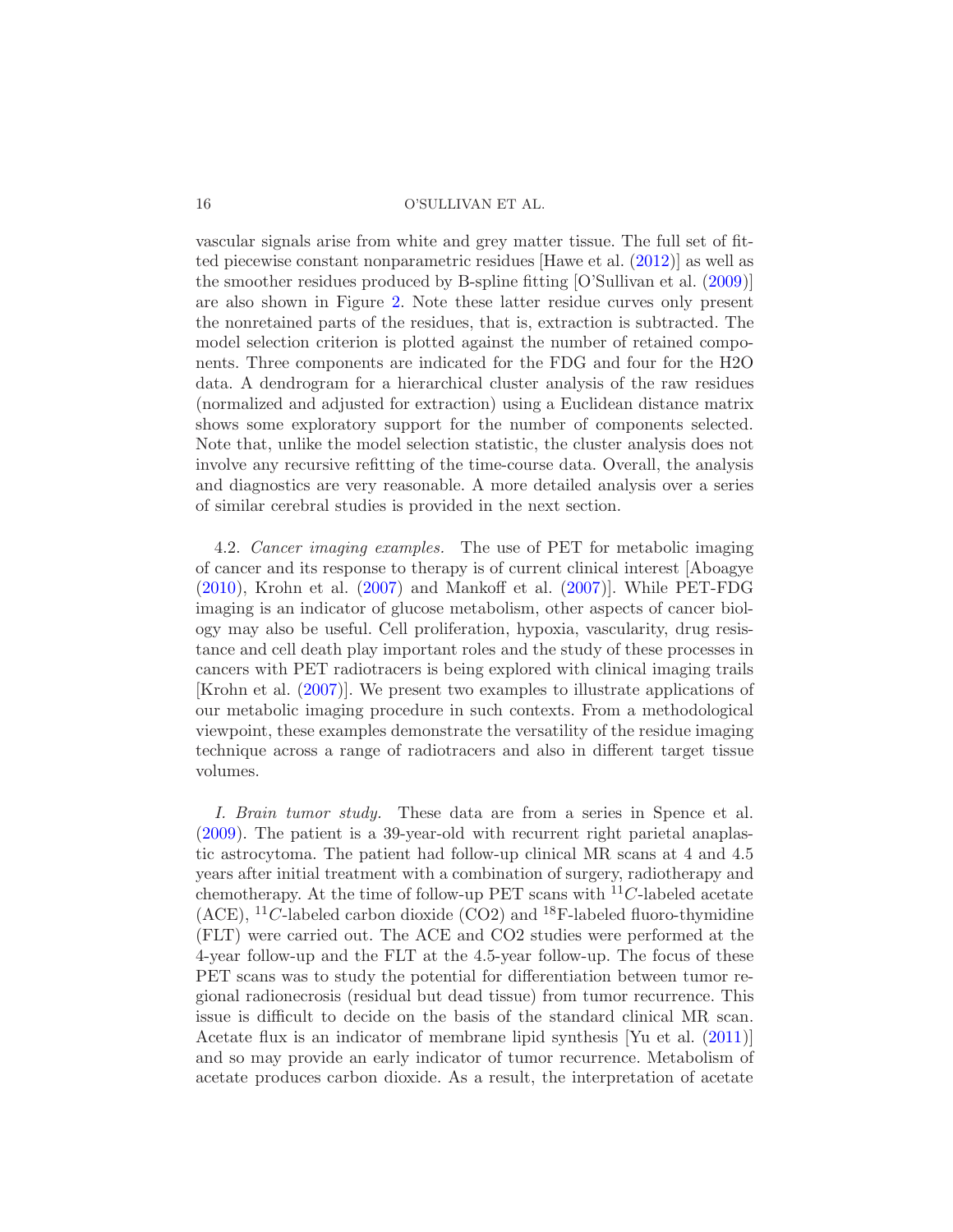is somewhat confounded by processes associated with the fate of  ${}^{11}C$  in carbon dioxide. The CO2 PET study is used to address this issue. FLT has the potential to provide information on the rate of thymidine utilization and this in turn is a potential indicator of cell proliferation.

Tracers were introduced by 1-minute intravenous infusion. The sampling protocols for ACE and CO2 were identical: Frame durations in seconds (some of which were repeated a number of times) were as follows: 5(18),  $10(7), 20(4), 60(4), 180(4), 300(8)$  for a total of  $B = 45$  dynamic scans. With FLT there were  $B = 47$  frames: 10(10), 20(4), 40(3), 60(3), 120(5), 180(4), 300(18). An initial  $K = 10$  region segmentation was used for each data set. The selected mixture models have 5, 3 and 4 terms for ACE, CO2 and FLT. In each case, temporal and spatial diagnostics for the mixture model fit were satisfactory. Results of metabolic parameters are shown in Figure [3\(](#page-17-0)a). The tumor region is apparent on both magnetic resonance (MR) scans. ACE flux is elevated in parts of this and these areas are also seen as high FLT flux. The CO2 flux is elevated in the brain ventricle/choroid plexus. The choroid plexus makes cerebral spinal fluid (CSF) in part by carbonic anhydrase to facilitate the exchange between CO2 and water and bicarbonate, and this starts in the cerebral ventricles. Thus, it makes physiologic sense that choroid plexus has high CO2 flux. There is an increased flow of FLT in the skull bone marrow and that is also elevated (perhaps as a result of blood-brain-barrier disruption) in the tumor. Note that the FLT flux is not substantially elevated in the marrow of the skull here. In normal circumstances this would be unexpected, however, because the marrow is lower on the side of the tumor, compared to the other side, this is likely a radiation effect. The increased FLT flux in the tumor region abnormality suggests enhanced cellular proliferation—possible tumor recurrence. The Spence et al. [\(2009\)](#page-30-3) report found that FLT flux has potential as an imaging biomarker for distinguishing proliferation in patients with recurrent gliomas from radionecrosis, which has a similar MR pattern. There are a number of National Cancer Institute (NCI) sponsored trials underway that are investigating the potential of PET-FLT for guiding the treatment of cancer patients. The quantitation of flux and flow provided here enhances the understanding of the information provided by these studies.

II. Breast cancer. This data here is from a series of locally advanced breast cancer patients studied with PET FDG and H2O prior to treatment with neoadjuvant chemotherapy. The study, reported by Dunnwald et al. [\(2008\)](#page-28-11), showed that the mismatch between H2O evaluated flow and FDG measured flux, provided a prognostic indicator of response and disease-free survival. A bolus intravenous injection of H2O was followed by dynamic PET image acquisition over a 7.75 minute period. A total of  $B = 53$  frames were obtained. A 1-minute pre-injection scan was followed by consecutive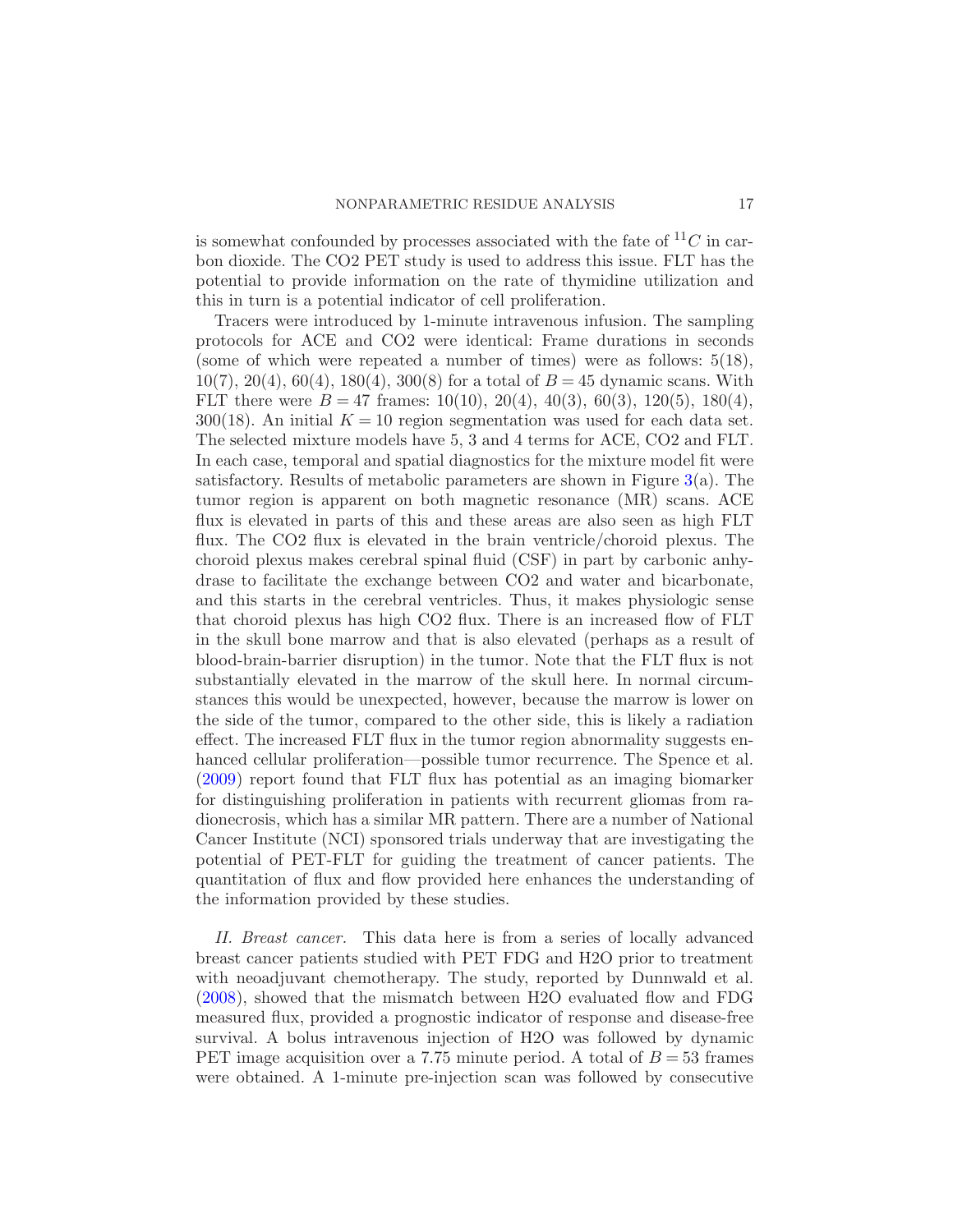

<span id="page-17-0"></span>Fig. 3. (a) Brain tumor 4 and 4.5 years after treatment. Standard clinical T1-weighted Magnetic Resonance images—tumor site indicated with pink arrow. Dynamic PET imaging with  ${}^{11}C$  Acetate and  ${}^{11}C$  CO<sub>2</sub> at 4-year follow-up were analyzed by residue analysis to obtain flux estimates. Dynamic  $18F$  fluoro-thymidine PET imaging was analyzed by residue analysis to obtain flux,  $K_d$  and  $K_b$  estimates. Transverse images through a representative plane of the tumor are shown. (b) Patient with locally advanced Breast Cancer imaged with PET-H2O and PET-FDG. Transverse slices of tracer uptake and residue calculated metabolic images of blood and distribution volume and flux. The grey scale is the measured tissue attenuation. The tumor site indicated with pink arrows.

frames whose durations in seconds (with number of repeats) were as follows:  $2(15)$ ,  $5(14)$ ,  $10(10)$ ,  $15(8)$ ,  $20(5)$ . A short time later the FDG study was carried out. This entailed 2-minute intravenous infusion of FDG. A 1-minute pre-injection scan was followed by 24 further frames; these frame durations in seconds (including repeat number) were as follows:  $20(4)$ ,  $40(4)$ ,  $60(4)$ ,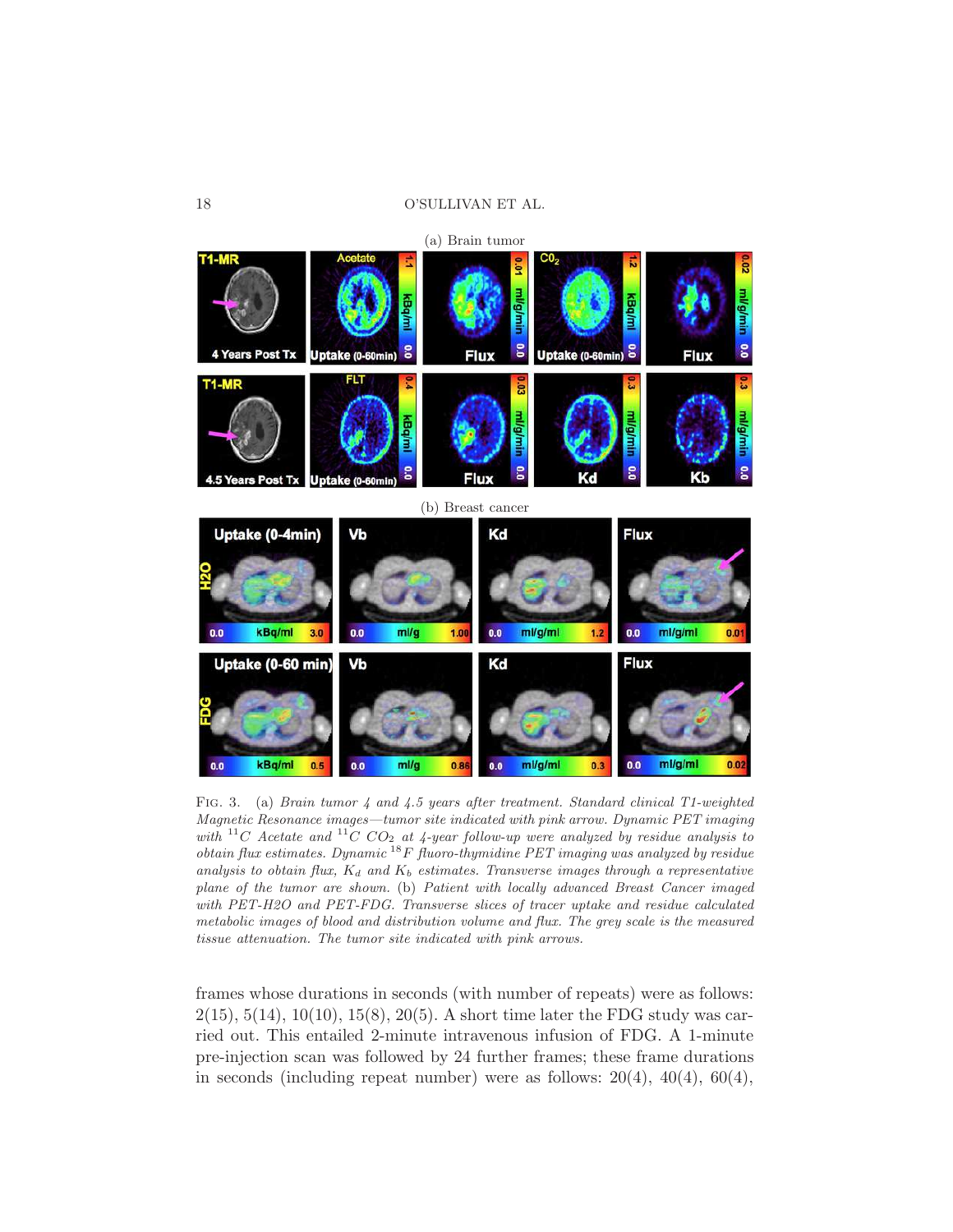180(4), 300(4). There was no blood sampling, but analysis of the right ventricle of the heart region was used to extract an arterial input function in the analysis. Additional time courses for venous blood (vena-cava), the pulmonary veins and the right ventricle of the heart were also recovered from the PET image data; see Huang and O'Sullivan [\(2014\)](#page-28-12) for details of the technique used. These signals were included as additional terms in the segmentation and mixture model analysis. In view of the increased range of tissue structures in the field of view, a greater number of segments  $(K = 15)$ were used. Selected mixture models had 5 residue components for FDG and 4 for H2O. In each case temporal and spatial diagnostics for the mixture model fit were satisfactory. Parametric images are shown in Figure [3\(](#page-17-0)b). The raw uptake patterns for the tracers do not differentiate between areas with high vascular uptake (heart cavity, liver) and areas with increased longer term retention (tumor and heart wall). The vascular and retention patterns are well described by images of blood volume  $(V_B)$ , distributional flow  $(K_D)$  and flux  $(K_i)$ . The increased apparent retention time of water in the tumor region (seen as a "flux" in the water residue analysis) may reflect that less effective vasculature often is associated with cancers, particular larger cancers; see Dunnwald et al. [\(2008\)](#page-28-11) and Jain [\(2005](#page-28-13)). This is an example of a patient whose tumor has low blood flow and high FDG uptake, which is nicely captured by the analysis. The greatest FDG flux is in the section of the tumor at the edge of an apparent necrotic section, which makes sense as a place where blood flow would be low and FDG uptake might be high. We expect the flow measures to be similar from water and FDG [Tseng et al. [\(2004](#page-30-5))], and the images support this.

<span id="page-18-0"></span>5. Analysis of performance. We consider cerebral PET studies with FDG and H2O and examine aspects of the proposed methodology using both real and simulated data. One issue is to determine how regional averages of voxellevel residue estimates compare to regional residue estimates produced by analysis of regionally averaged time-course data. The latter issue is of interest because it is the common way that regional summaries of PET tracer kinetics are obtained. We used numerical simulations to explore this matter. A second issue is whether the approximation capabilities of our residue basis are adequate for real data. Recall the underlying mixture model is constructed adaptively by segmentation of the entire image volume. It is not clear if the derived mixture basis set has adequate local approximation characteristics. We compare our mixture modeling approach with an analysis of regionally averaged time-course data using standard compartment models.

5.1. Adaptive mixtures versus compartmental model residues. As previously indicated, the sample data sets used in Section [4.1](#page-11-1) are taken from two series on normal subjects reported by Muzi et al. [\(2009](#page-29-15)) and Graham et al.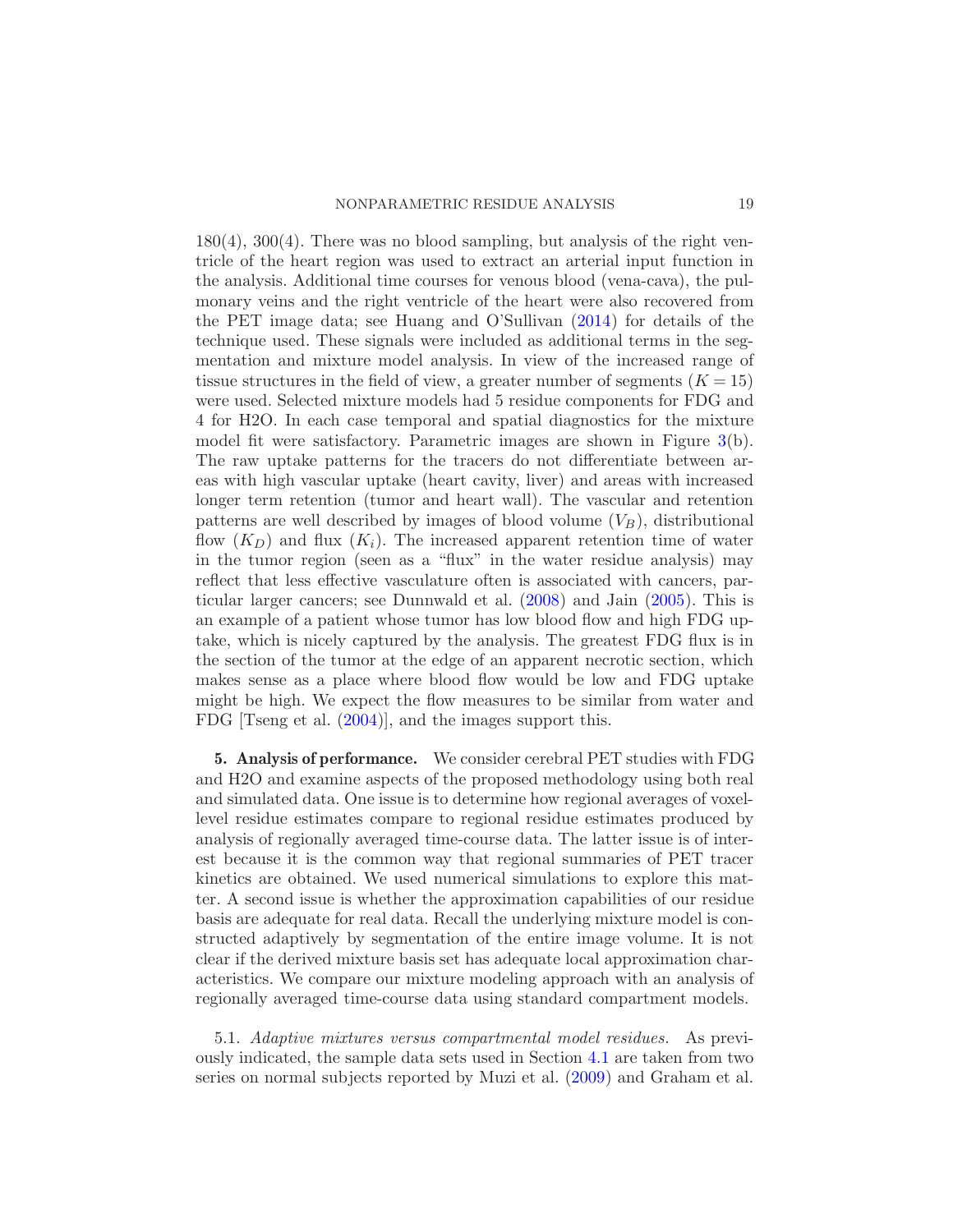[\(2002\)](#page-28-9). In those series PET time-course data for a number of brain structures were recovered. With detailed reliance on co-registered high-resolution MR scans for anatomic reference, region of interest (ROI) PET time-course data for a number of brain structures were created. For FDG there were 10 regions in each of 12 studies to give a total of 120 ROI data sets. The regions were as follows: cerebellum, temporal, frontal, parietal and occipital cortex, thalamus, putamen, caudate, whole brain and white matter. For H2O, a set of 11 subjects was considered with each subject scanned twice. In each study between 6 and 9 regions were considered, giving a total of 184 ROI data sets. The regions included: choroid, pituitary and salivary gland, ventricle, selected whole brain regions, white and gray matter. In Muzi et al. [\(2009\)](#page-29-15) and Graham et al. [\(2002](#page-28-9)), these ROI data were analyzed using the conventional compartmental models.<sup>[6](#page-19-0)</sup> Here we compare compartmental analysis of these H2O and FDG ROI data with analysis obtained using the adaptive mixture model recovered using the segmentation and recursive refinement algorithm of Section [3.1](#page-7-3) and Section [3.2](#page-7-2) of this paper. The mixture model was then applied to analyze the time-course data for each of the ROIs that had been recovered in the study, that is, application of the model in equation [\(11\)](#page-9-2) to the ROI data. At the same time the ROI data were also analyzed using the relevant compartmental models. For reference, the ROI data were also analyzed using a fully nonparametric procedure with a piecewise constant residue [Hawe et al. [\(2012](#page-28-2))]. In terms of fit, this gives an effective lower bound on what can be achieved for a given data set. Leave-out-one cross-validation residuals [Weisberg [\(1985](#page-30-6))] were constructed for each analysis method, and the weighted sums of squares of these residuals were used for comparisons between different methods. Absolute cross-validated residuals from the mixture and compartmental approaches were also subjected to a paired Wilcoxon test [Wilcoxon [\(1945](#page-30-7))]. The p-value for this test provides evidence against the hypothesis of similarity between the average magnitude of cross-validated residuals from the compartmental and mixture analysis. An overall comparison between the compartmental and mixture models is also carried out. A sign test is applied to the set of differences between the cross-validated residual sums of squares for the mixture and compartmental model. The mixture model is favored if the percentage of time it outperforms the compartmental model is significantly greater than 50%. We also compare compartmental and mixture model-based estimates of key kinetic parameters: flux  $(K_i)$  and distribution volume  $(V_D)$  for FDG and blood volume  $(V_B)$ and the distributional flow  $(K_D)$  for H2O. Note in the compartmental case this involves evaluating the fitted compartmental residue and then using the definitions in Section [2.1](#page-3-2) to evaluate the resultant kinetic parameters.

<span id="page-19-0"></span><sup>6</sup>A description of the relevant 1- and 2-compartmental models used for H2O and FDG in a normal brain can be found, for example, in Huang and Phelps [\(1986](#page-28-0)).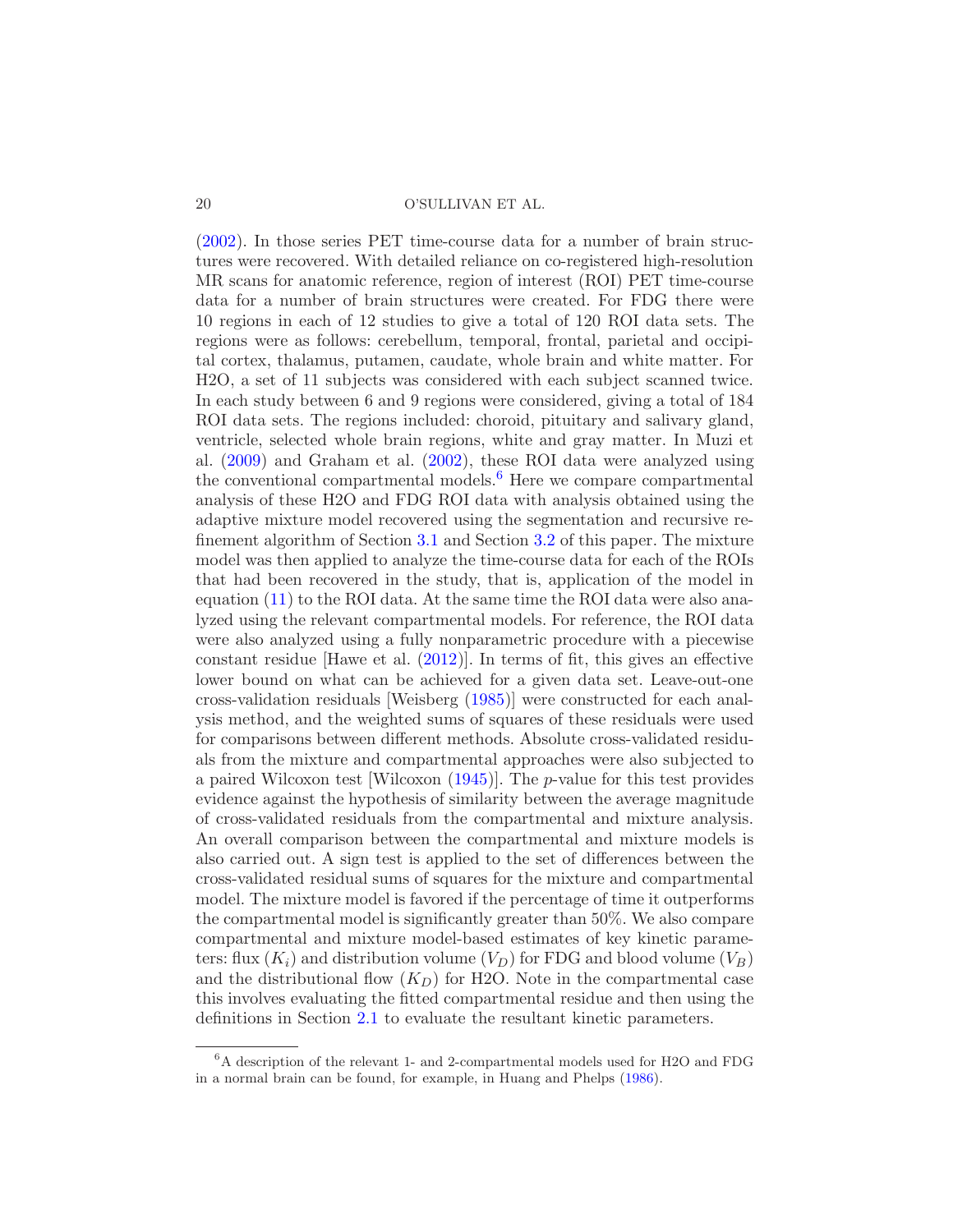

Fig. 4. Comparison between selected kinetic parameters recovered from analysis of ROI data using compartmental (FDG and H2O) and mixture models  $(1, 2, 3)$ . 4. Sample ROI data (dots) together with fitted compartment, mixture and nonparametric analysis (red, blue and grey lines); fitted residues are shown with broken lines. 5. Color-coded leave-out-one cross-validated residuals. 6. Histogram and cumulative distribution (dots) of Wilcoxon p-values for paired comparison of the absolute CV-residuals of the compartmental and mixture models, line of identity included.

Results are presented in Figure [4.](#page-21-0) With FDG, the cross-validated residual sum of squares for the adaptive mixture models is lower than that for the 2-compartment model in 97 of the 120 ROIs examined (80% of cases). This is highly significant. In addition, the distribution of Wilcoxon  $p$ -values clearly favor the mixture model; see Figure  $4(a)6$  $4(a)6$ . Results for H2O are not as strong. Here the adaptive mixture models is lower than that for the 1 compartmental model in 137 of the 184 ROIs examined (74% of cases). This is again highly significant. However, the distribution of Wilcoxon  $p$ -values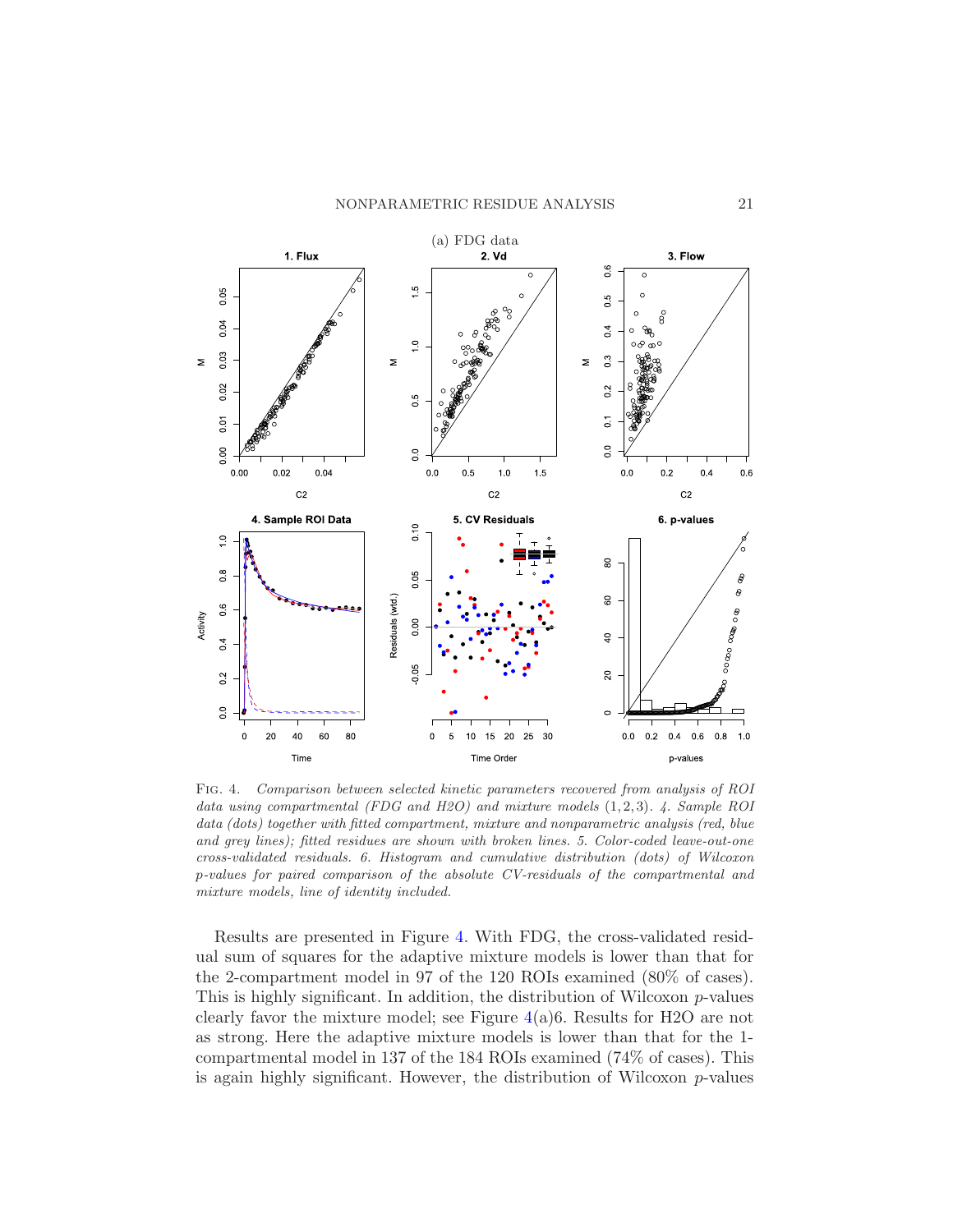

<span id="page-21-0"></span>FIG. 4. *(Continued)*.

[Figure [4\(](#page-21-0)b)6], while still favoring the mixture model, is more uniform than was found for FDG. This reduced improvement in the mixture model is very likely a reflection of the higher noise which is evident in many of the H2O ROIs. Some representative sample time-course data and the models fit are also shown in Figures  $4(a)4$  $4(a)4$  and  $4(b)4$ . In the high noise H2O example, the improvement in fit achieved by the mixture model is not so clear, however, there is little ambiguity in the FDG case. Figure [4](#page-21-0) also reports comparisons between kinetic parameters recovered using the mixture and compartmental model analyses. Note the kinetics from the compartmental and mixture analysis are quite similar, particularly with flux and volume of distribution in FDG Figure  $4(a)1-2$  $4(a)1-2$ . Discrepancies in flow values are apparent in Figure  $4(a)3$  $4(a)3$ , with higher flow values being produced by the mixture analysis model. Somewhat noisier patterns are found with H2O. Flow and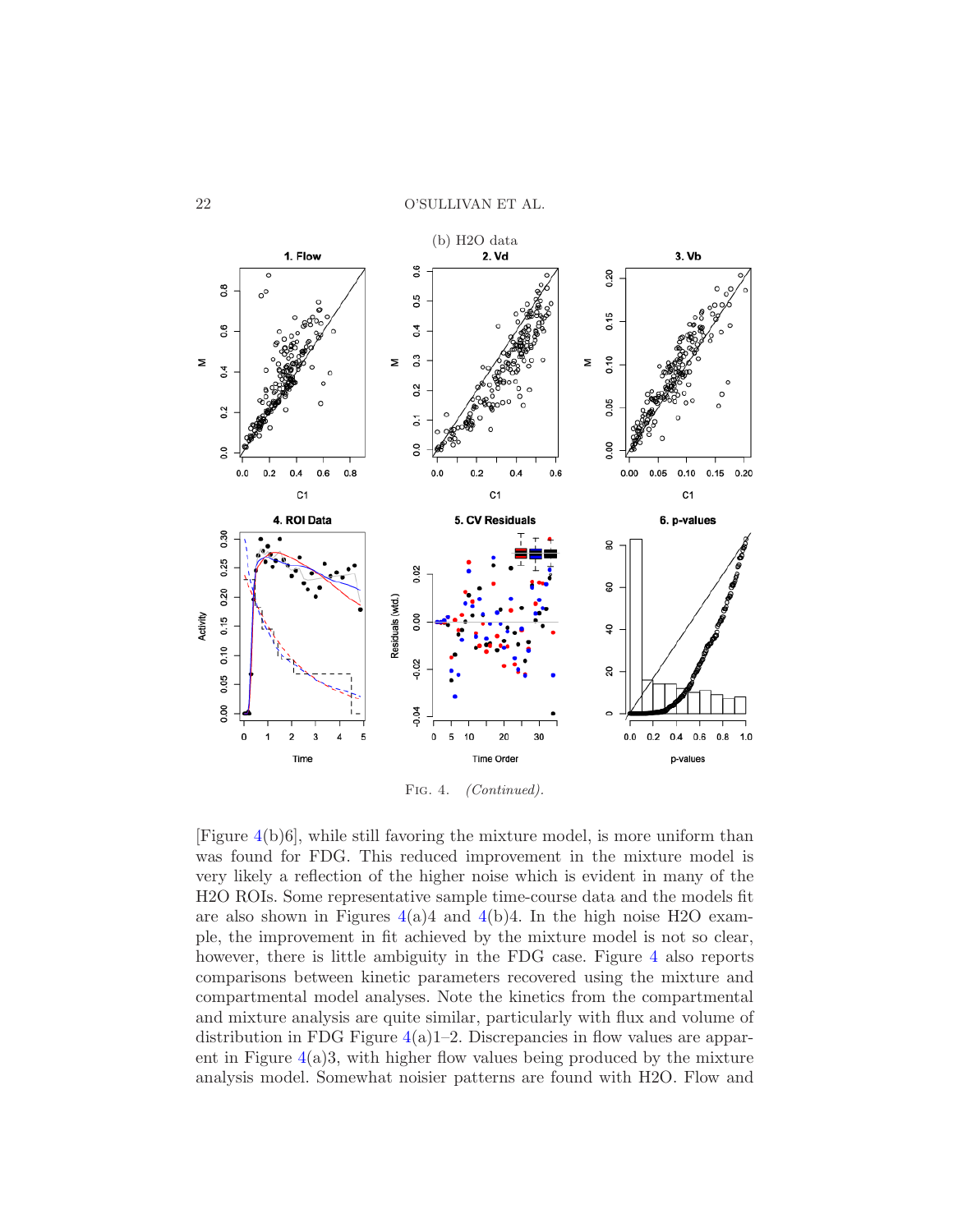blood volume values obtained by the mixture analysis are on average higher than those of the compartmental model analysis; see Figure  $4(b)1-3$  $4(b)1-3$ . The 1-compartmental model produces somewhat higher distribution volume values; see Figure  $4(b)2$  $4(b)2$ . Given the model fit comparisons, parameters provided by mixture analysis are likely to be more reliable for FDG and H2O.

5.2. Simulation study. A prime motivation for mapping of residues at the voxel level is the simplicity with which the residue for a region can then be obtained, that is, by simply averaging the voxel-level residue estimates. If voxel-level data were measured without error, this approach would be guaranteed to yield the correct regional residue. However, one might have concern that with realistic noise, estimation at the voxel-level might be so poorly behaved that the regional averaging of voxel-level estimates would not produce good estimates of the target regional values. Here the residue recovered from analysis of the average time course for the region might be more accurate. We explore this issue in the context of the brain studies analyzed in Section [4.1.](#page-11-1) Recall those analyses involved consideration of  $K =$ 10 segments, each with a characteristic time course:  $y_k$  for  $k = 1, 2, \ldots, K$ . Each time course was subsequently represented as a linear combination of a reduced set of  $(J)$  basis residues as described in equations  $(4)$  and  $(5)$ —and modeled, similar to equation [\(11\)](#page-9-2), as

$$
y_{kb} = \mu_{kb} + w_{kb}^{-1/2} \varepsilon_{kb},
$$

where  $\mu_{kb} = \sum_{j=1}^{J} \alpha_{jk} \bar{\mu}_{jb} (\Delta_k)$ ,  $w_{kb} = 1/\mu_{kb}$  and the errors  $\varepsilon_{kb}$  are found to be approximately Guassian with mean zero and constant variance, say,  $\phi_k^2$ . Given that these data are from normal subjects, the configuration of the coefficients  $\alpha_k = (\alpha_{1k}, \alpha_{2k}, \dots, \alpha_{Jk})$  for the K segments is realistic for normal cerebral PET studies with the FDG and H2O tracers. We bootstrap from these results to simulate voxel-level data for a set of  $K$  synthetic regions of interest (ROIs).

<span id="page-22-0"></span>The simulated data for the ith voxel in the kth region is generated by

(16) 
$$
y_{kib} = \tilde{\mu}_{kib} + \tilde{w}_{kib}^{-1/2} \tilde{\varepsilon}_{kib}
$$

for  $i = 1, 2, ..., N_k$  and  $b = 1, 2, ..., B$ . Here  $\tilde{\mu}_{kib} = \sum_{j=1}^{J} \tilde{\alpha}_{ijk} \bar{\mu}_{jb} (\tilde{\Delta}_{ik})$  and  $\tilde{w}_{kib} = 1/\tilde{\mu}_{kib}$ , with  $\tilde{\varepsilon}_{kib}$ ,  $\tilde{\Delta}_{ik}$  and  $\tilde{\alpha}_{ijk}$  independent random variables. The measurement errors  $(\tilde{\varepsilon}_{kib}^{\prime})$  are mean zero Gaussian with variance  $N_k \phi_k^2$  for  $i = 1, 2, \ldots, N_k$ . Amplification of the variance by  $N_k$  ensures the mean error over voxels has variance  $\phi_k^2$ ; the delays  $(\tilde{\Delta}_{ik}$ 's) are log-normal with mean  $\Delta_k$ and standard deviation proportional to the size of the region. The coefficient of variation is 20% in the largest region and, finally, the residue basis scales  $({\tilde{\alpha}}_{ijk}^{\dagger})$  are generated from a Gamma distribution with mean  ${\alpha}_{ik}$  and coefficient of variation set in proportion to the region size. The largest region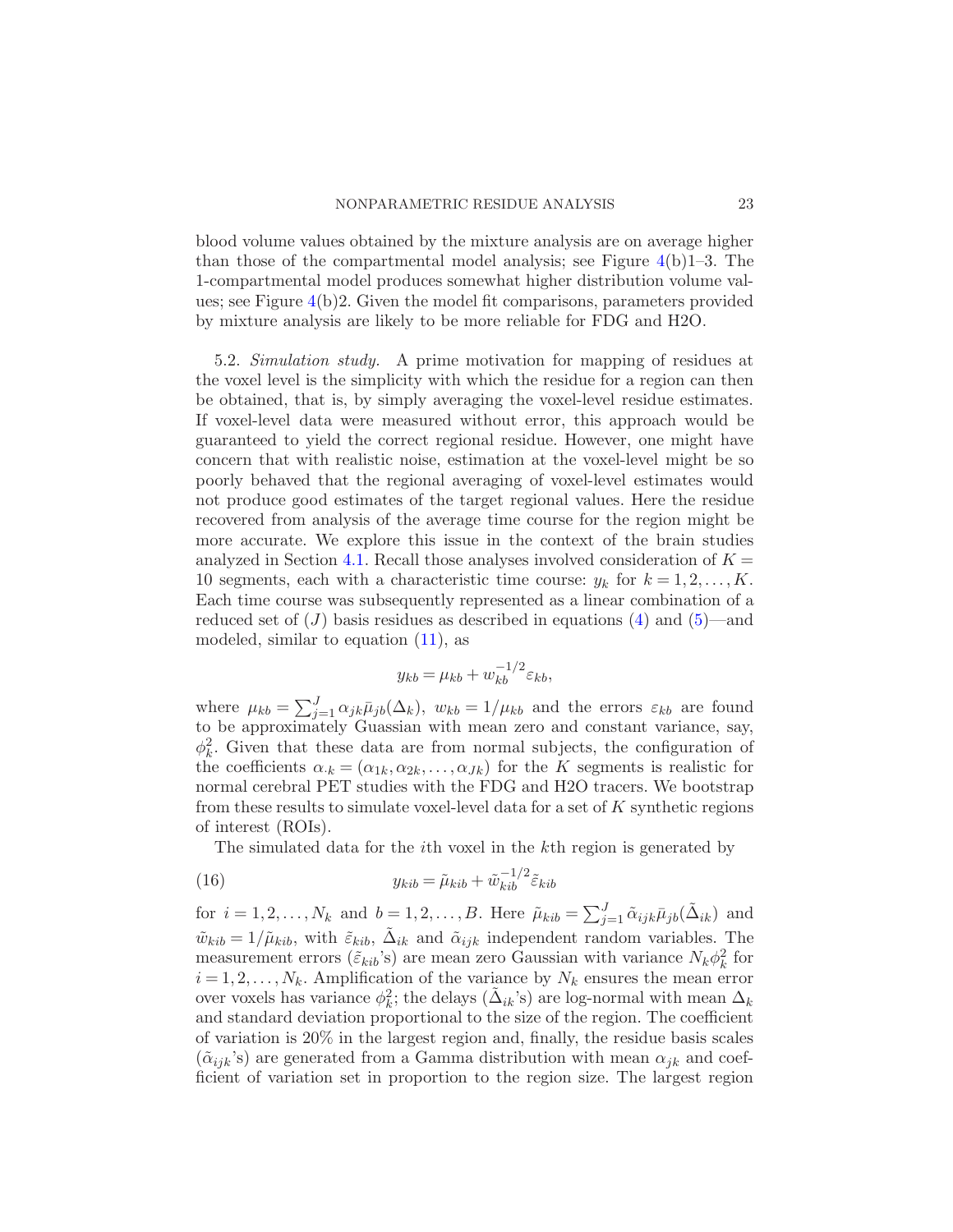has a coefficient of variation of 20%. This structure is designed to capture the intra-region voxel-to-voxel variation in terms of the time-of-arrival of the tracer, the voxel-to-voxel variation/heterogeneity in residues (including flow) and, of course, the quasi-Poisson measurement errors associated with PET instrumentation [Carson et al. [\(1993](#page-27-4)) and Huesman [\(1984](#page-28-8))]. The overall scale of  $\alpha$ -coefficients is varied to achieve a range of six activity levels, equispaced on a logarithmic scale, the highest of which is 20 times larger than the lowest activity. The 10 regions had sizes  $(N_k)$  as follows: 20, 22, 39, 73, 85, 92, 93, 287, 345 and 1519 for FDG; 20, 31, 42, 128, 173, 195, 213, 394, 399 and 925 for H2O.

Sample voxel-level and mean ROI time-course data are shown in Figures  $5(a)1-3$  $5(a)1-3$  (FDG) and  $5(b)1-3$  (H2O). The intermediate activity/noise data are qualitatively similar to the data in Section [4.1.](#page-11-1) Sample residue estimates at the voxel and ROI levels are also shown in these same figures. Regional residues were computed in 2-ways, one based on analysis of the mean timecourse data for the region and the other involving averaging of voxel-level residues. Voxel-level analysis could be done with and without imposition of positivity constraints on  $\alpha$ -coefficients. In high-noise environments, constrained estimators will be biased. The averaging of such estimators reinforces the voxel-level bias leading to a bias in the regional summary. In light of this, for quantitative regional analysis, the averaging of unconstrained voxel-level residues is recommended [Huang et al. [\(2013\)](#page-28-14)].

Simulations involving data generation for 6 noise levels and 10 regions were repeated 50 times. Estimated residues were compared to true values directly using the integrated squared deviation and also in terms of squared deviation of key parameters, flux and distribution volume for FDG and flow and volume of distribution for H2O. The squared deviations were averaged over replicates to obtain estimates of mean square errors (MSE). The MSE for the averaged voxel-level estimators are plotted against dose in Figure  $5(a)4-6$  $5(a)4-6$  (FDG) and Figure  $5(b)4-6$  (H2O). A very similar pattern is found for the MSEs estimators produced by the analysis of the regionally averaged time-course data. A log-linear pattern is evident in Figure [5.](#page-25-0) MSEs vary by region, with larger regions having smaller MSEs. An analysis of the MSE data leads to

<span id="page-23-0"></span>(17) 
$$
\log(\text{MSE}_{lk}) = \sum_{k} \beta_k \cdot I_{lk} - \gamma_a \cdot \log(\kappa_{lk}) + \gamma_M \cdot M_{lk} + e_{lk},
$$

where  $\kappa_{lk}$  is dose level,  $I_{lk}$  is the region indicator for region k and  $M_{lk}$  is an indicator of whether the estimator was evaluated by analysis of averaged time-course data or not. The modeling error is  $e_{lk}$ .

Table [1](#page-25-1) reports estimated values for the  $\gamma_a$ -coefficients. For FDG the  $\hat{\gamma}_a \approx 1.0$ , consistent with what one might expect in theory (see below). A slower rate  $(\hat{\gamma}_a \approx 0.8)$  is indicated for H2O, a reflection of the larger num-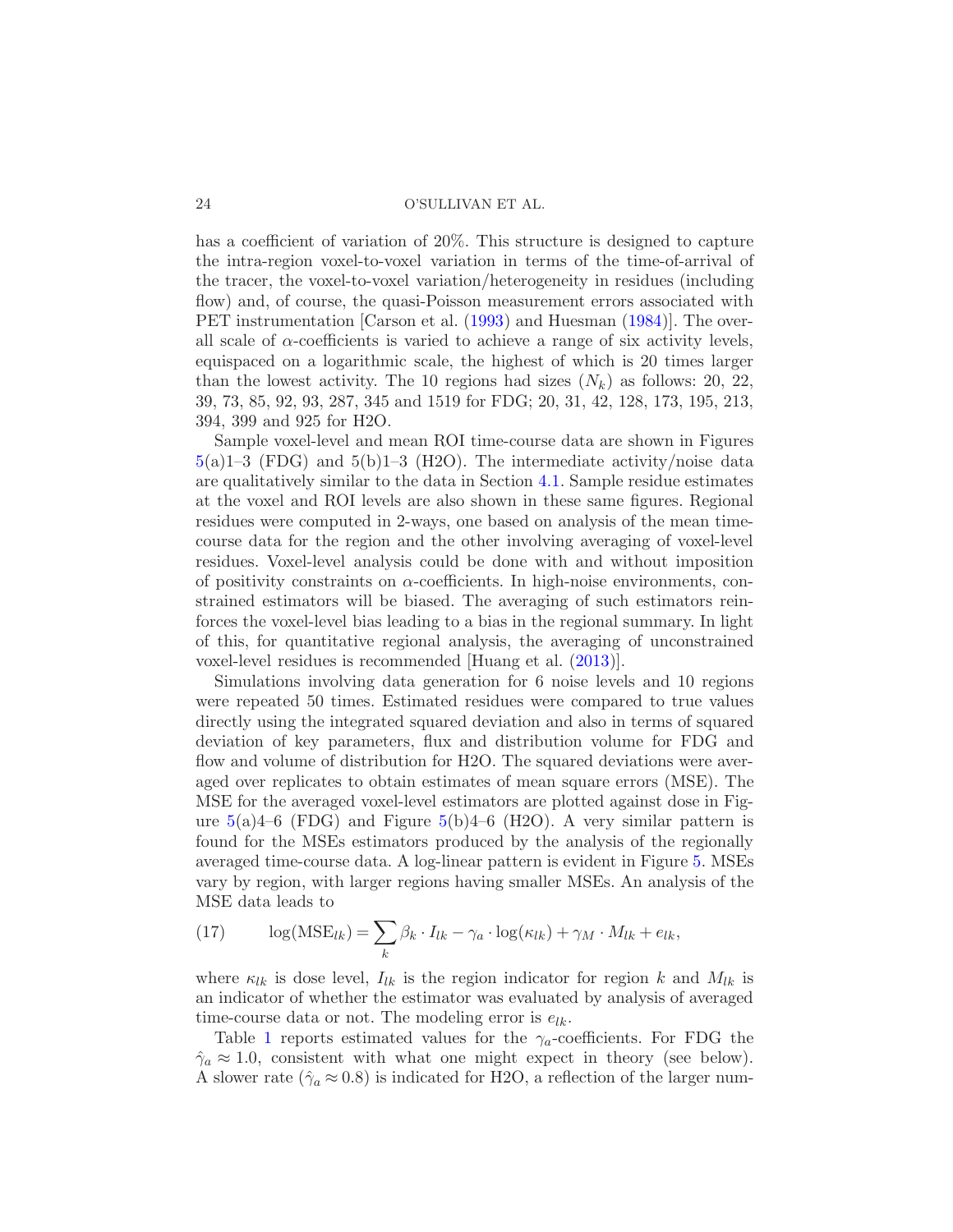

Fig. 5. Sample time activity curve data (dots), together with the true (solid red) and fitted model (broken red) and the corresponding residues (blue) $-1$  (Voxel data), 2 and 3 (ROI data). Mean square error values (averaged over 50 replicates) for the residue 4 and two other parameters, 5 and 6 (flux and distribution volume for FDG and flow and distribution volume for H2O) plotted against dose  $(\kappa)$  for different regions. Regions are represented by separate symbols.

ber of time frames (42 for H2O versus 31 for FDG) and the greater noise arising from the rapid decay of the  $15O$  isotope. Larger regions generally have lower MSEs, but the heterogeneity of the region plays a role. As regards comparison between regional kinetic quantification by analysis of the averaged time course for the ROI or the averaging of voxel-level residues, there is little difference. With H2O there is some small (1%) degradation in MSE obtained by analysis of the average time-course data for the region; a similar result holds for Flux in FDG, although this is not the case for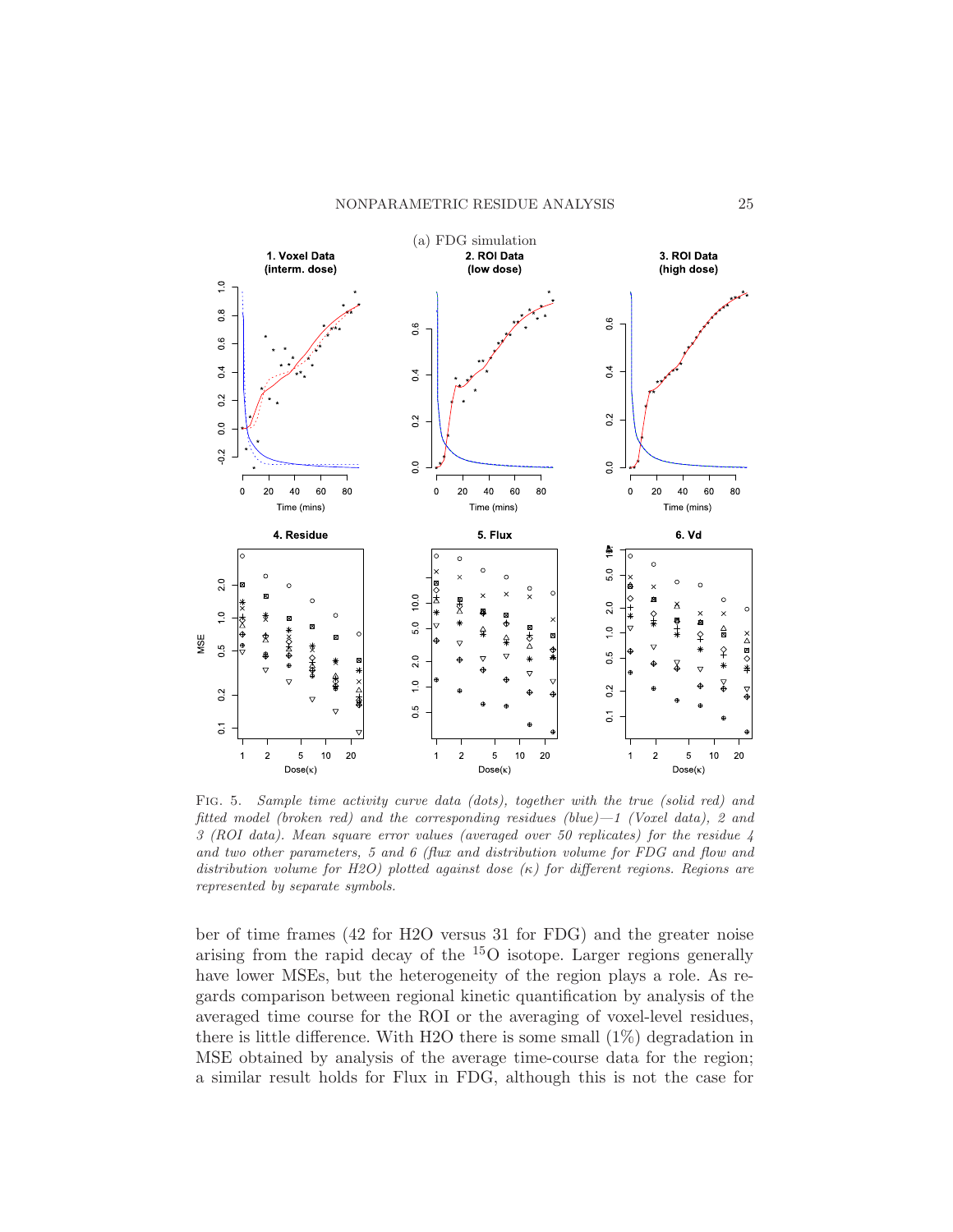

FIG. 5. (Continued).

<span id="page-25-0"></span>TABLE 1

<span id="page-25-1"></span>MSE Characteristics for estimation of regional residues—parameters defined in the model in equation [\(17\)](#page-23-0).  $R^2$  values (adjusted) are from the model fit

| Variable | $\gamma_a$          | $\gamma_M$             | $\boldsymbol{R^2}$ |
|----------|---------------------|------------------------|--------------------|
|          | <b>FDG</b>          |                        |                    |
| Residue  | $0.96~(\pm 0.02)$   | $-0.03~(\pm 0.02)$     | 0.99               |
| Flux     | $0.88~(\pm 0.02)$   | $0.05~(\pm 0.02)$      | 0.99               |
| $V_D$    | $0.98 \ (\pm 0.02)$ | $-0.01$ ( $\pm 0.02$ ) | 0.98               |
|          | H2O                 |                        |                    |
| Residue  | $0.76~(\pm 0.04)$   | $0.01~(\pm 0.04)$      | 0.84               |
| Flow     | $0.66~(\pm 0.07)$   | $0.01~(\pm 0.08)$      | 0.98               |
| $V_D$    | $0.95 \ (\pm 0.02)$ | $0.01~(\pm 0.02)$      | 0.99               |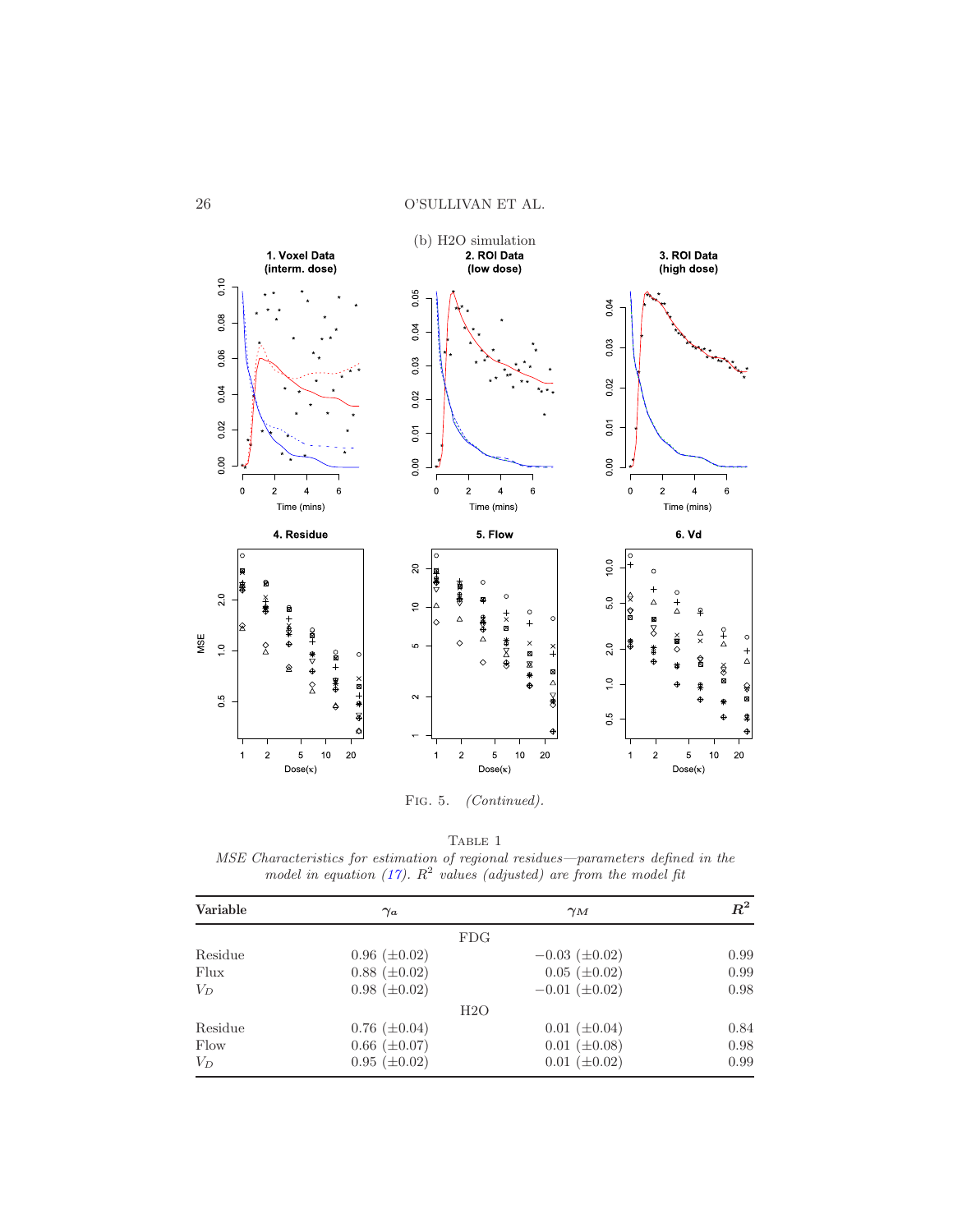integrated squared error of the residue or the volume of distribution. This result supports mapping voxel-level residues because it allows subsequent analysis of regions of interest to be simply achieved by direct application of ROIs to voxel-level residue information.

Theoretical interpretation of results. At high doses MSE can be expected to be dominated by variance. Since equation [\(16\)](#page-22-0) is a linear model, the covariance of the estimated  $\alpha$ -coefficients at the *i*th voxel, which are obtained by a weighted least squares procedure, will be approximated by  $\Sigma_{\alpha} \approx \phi^2 [X'WX]^{-1}$ , where

$$
X'WX_{jj'} = \sum_b w_b \bar{\mu}_{jb}(\hat{\Delta}) \bar{\mu}_{j'b}(\hat{\Delta})
$$

and  $w_b = \sum_j \hat{\alpha}_j \bar{\mu}_{jb}(\hat{\Delta})$ . Here, to simplify the notation, we have dropped the subscripts  $i$  and  $k$ . This variance approximation will become more reliable at high doses when the constraints on the  $\alpha$ -coefficients are, typically, not active. Recall from equation [\(7\)](#page-7-0),  $\bar{\mu}_{ib}$  involves the convolution of the normalized residue  $\bar{R}_j$  and the arterial input function,  $C_p$ . So if  $C_p$  is expressed as  $C_p = \kappa \bar{C}_p$  where  $\bar{C}_p$  has amplitude of unity,  $\Sigma_\alpha$  can be expressed as

(18) 
$$
\Sigma_{\alpha} = \kappa^{-1} \phi^2 [\bar{X}' \bar{W} \bar{X}]^{-1},
$$

with  $\bar{X}$ <sup>'</sup>W $\bar{X}$ <sup>the same as  $X'WX$  but with  $\bar{\mu}_{jb}$  now involving convolution of</sup> the normalized residue and normalized arterial input  $\bar{C}_p$ . Thus, at high doses the variance and, consequently, the MSE, will be inversely proportional to dose (κ). This is consistent with  $\hat{\gamma}_a \approx 1$ , as was found for FDG in the simulation. The slower convergence  $(\hat{\gamma}_a \approx 0.8)$  for H2O may be a reflection of a greater dependence on constraints, due to the higher noise. When constraints are active, the standard weighted least squares covariance formula will not be reliable.

6. Discussion. We have presented an approach to the estimation of voxellevel tracer residues from PET time-course data. The technique uses a dataadaptive mixture model that allows for voxel-level variation in the time of arrival of the tracer in the arterial supply. The mixture representation of local residues is plausible and has been used previously with basis residues that are a compartmental model or have simple exponential forms [Cunningham and Jones [\(1993](#page-27-0)) and O'Sullivan [\(1993\)](#page-29-2)]. The present work shows that it is possible to also use nonparametric forms for the basis residues. This allows the possibility to better investigate potential deviations from compartmental-like descriptions of tissue residues. Computationally, the linearity of mixture models is attractive, as it facilitates the implementation based on efficient use of standard quadratic programming tools. The work has a reliance on multivariate statistical methods and uses backward elimination guided by an unbiased risk type model selection statistic.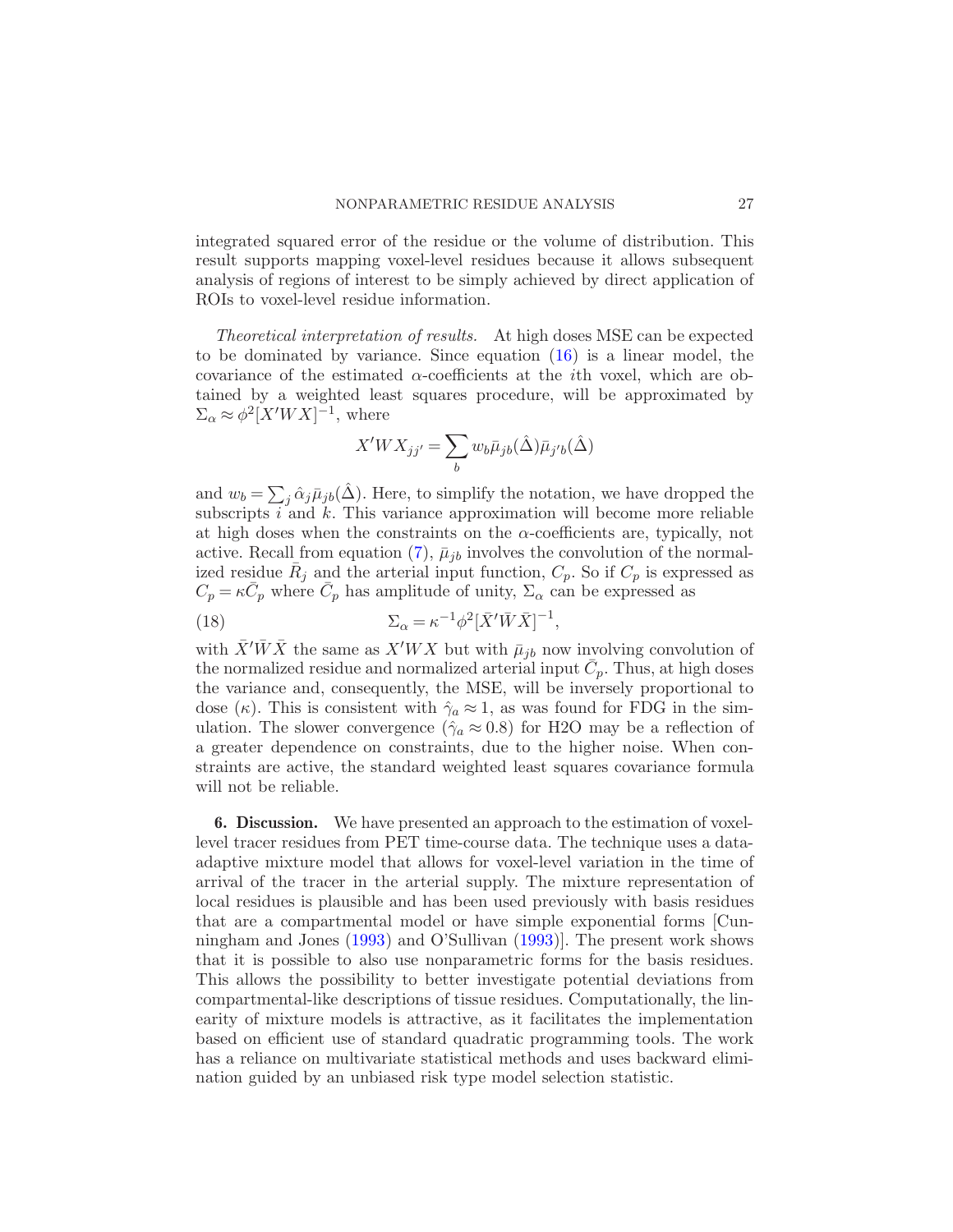Residue functions are life tables for the transit time of radiotracer atoms. Just as infant and elderly mortality patterns might be given separate attention in a human life table, decomposition of the residue can provide insight into the tracer kinetics. Our approach emphasizes decomposition of residue to focus on flow and volume characteristics of vascular and in distribution transport as well as the (apparent) rate of extraction of the tracer by tissue, that is, flux. Thus, we have a 5-number summary for the residue. The life-table perspective on the tissue residue emphasized in this paper may encourage broader interest in adapting methods from mainstream survival analysis for application to the growing needs for quantitation in PET studies and for related contrast tracking techniques used in computerized tomography and magnetic resonance [Schmid et al. [\(2009](#page-29-17))].

PET imaging has grown in importance particularly in the context of cancer, where over 90% of clinical imaging with PET is carried out. Having more sophisticated kinetic analysis tools, such as residue analysis, can enhance the type of information recovered from these studies. This may potentially lead to better procedures for selecting and monitoring cancer treatments in order to optimize the patient outcomes. A number of current clinical imaging trails with PET in cancer already have reliance on detailed kinetic analysis for extraction of diagnostic information. Given the nature of the problems involved, there is an opportunity for statistics to play a greater role in these developments.

Acknowledgments. We are grateful to the referees, Associate Editor and the Editor for a number of comments which led to significant improvements to the manuscript.

#### REFERENCES

- <span id="page-27-6"></span>Aboagye, E. O. (2010). The future of imaging: Developing the tools for monitoring response to therapy in oncology: The 2009 Sir James MacKenzie Davidson memorial lecture. Br. J. Radiol. 83 814–822.
- <span id="page-27-5"></span>Akaike, H. (1974). A new look at the statistical model identification. IEEE Trans. Automat. Control AC-19 716–723. [MR0423716](http://www.ams.org/mathscinet-getitem?mr=0423716)
- <span id="page-27-1"></span>BASSINGTHWAIGHTE, J. B. (1970). Blood flow and diffusion through mammalian organs. Science 167 1347–1353.
- <span id="page-27-2"></span>BASSINGTHWAIGHTE, J. B. (2000). Strategies for the physiome project. Ann. Biomed. Eng. 28 1043–1058.
- <span id="page-27-4"></span>Carson, R. E., Yan, Y., Daube-Witherspoon, M. E., Freedman, N., BACHARACH, S. L. and HERSCOVITCH, P. (1993). An approximation formula for PET region-of-interest values. IEEE Trans. Med. Imag. 12 240–251.
- <span id="page-27-3"></span>Cox, D. R. and Oakes, D. (2001). Analysis of Survival Data. Chapman & Hall, London.
- <span id="page-27-0"></span>Cunningham, V. J. and Jones, T. (1993). Spectral analysis of dynamic PET studies. J. Cereb. Blood Flow Metab. 13 15–23.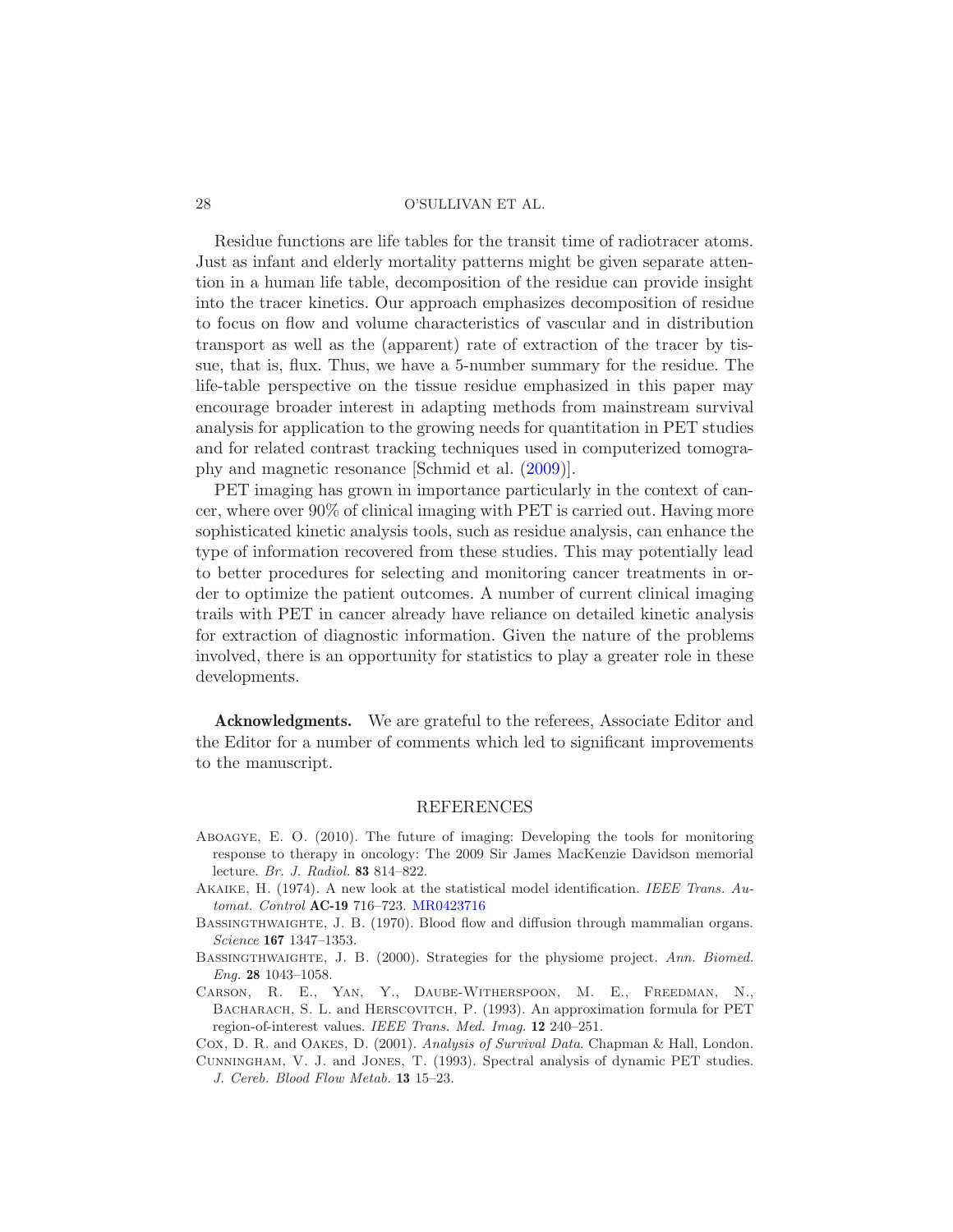- <span id="page-28-11"></span>Dunnwald, L. K., Gralow, J. R., Ellis, G. K., Livingston, R. B., Linden, H. M., Specht, J. M., Doot, R. K., Lawton, T. J., Barlow, W. E., Kurland, B. F., SCHUBERT, E. K. and MANKOFF, D. A. (2008). Tumor metabolism and blood flow changes by positron emission tomography: Relation to survival in patients treated with neo-adjuvant chemotherapy for locally advanced breast cancer. J. Clin. Oncol. 20 4449– 4457.
- <span id="page-28-9"></span>Graham, M. M., Muzi, M., Spence, A. M., O'Sullivan, F., Lewellen, T. K., LIMK, J. M. and KROHN, K. A. (2002). The fluorodeoxyglucose lumped constant in normal human brain. J. Nucl. Med. 43 1157–1166.
- <span id="page-28-3"></span>Gunn, R. N., Gunn, S. R., Turkheimer, F. E., Aston, J. A. D. and Cunningham, V. J. (2002). Positron emission tomography compartmental models: A basis pursuit strategy for kinetic modeling. J. Cereb. Blood Flow Metab. 22 1425–1439.
- <span id="page-28-2"></span>HAWE, D., HERNÁNDEZ FERNÁNDEZ, F., O'SUILLEABHÁIN, L., HUANG, J., WOLSZTYNski, E. and O'Sullivan, F. (2012). Kinetic analysis of dynamic positron emission tomography data using open-source image processing and statistical inference tools. WIREs Comput. Stat. 4 316–322.
- <span id="page-28-12"></span>Huang, J. and O'Sullivan, F. (2014). An analysis of whole body tracer kinetics in dynamic PET studies with application to image-based blood input function extraction. In IEEE Transactions on Medical Imaging. DOI[:10.1109/TMI.2014.2305113.](http://dx.doi.org/10.1109/TMI.2014.2305113)
- <span id="page-28-0"></span>Huang, S. C. and Phelps, M. E. (1986). Principles of tracer kinetic modeling in positron emission tomography and autoradiography. In Positron Emission Tomography and Autoradiography (M. E. Phelps, J. C. Mazziotta and H. R. Schelbert, eds.) 287–346. Raven, New York.
- <span id="page-28-14"></span>Huang, J., Wolsztynski, E., Muzi, M., Roychoudhury, K., Kim, K. and O'Sullivan, F. (2013). A cautionary note on the use of constrained reconstructions for quantification of regional PET imaging data. In IEEE Conference Record NSS-MIC. Seoul, South Korea.
- <span id="page-28-8"></span>Huesman, R. H. (1984). A new fast algorithm for the evaluation of regions of interest and statistical uncertainty in computed tomography. Phys. Med. Biol. 29 543–552.
- <span id="page-28-13"></span>Jain, R. K. (2005). Normalization of tumor vasculature: An emerging concept in antiangiogenic therapy. Science 307 58–62.
- <span id="page-28-5"></span>Kaasinen, V., Maguire, R. P., Hundemer, H. P. and Leenders, K. L. (2005). Corticostriatal covariance patterns of  $6-[18]F]$ fluoro-L-dopa and  $[(18)F]$ fluorodeoxyglucose PET in Parkinson's disease. J. Neurol. 253 340–348.
- <span id="page-28-10"></span>Krohn, K. A., O'Sullivan, F., Crowley, J., Eary, J. F., Linden, H. M., Link, J. M., Mankoff, D. A., Muzi, M., Rajendran, J. G., Spence, A. M. and Swanson, K. R. (2007). Challenges in clinical studies with multiple imaging probes. Nucl. Med. Biol. 34 879–885.
- <span id="page-28-4"></span>Lawless, J. F. (2003). Statistical Models and Methods for Lifetime Data, 2nd ed. Wiley, Hoboken, NJ. [MR1940115](http://www.ams.org/mathscinet-getitem?mr=1940115)
- <span id="page-28-6"></span>Layfield, D. and Venegas, J. G. (2005). Enhanced parameter estimation from noisy PET data: Part I—Methodology. Acad. Radiol. 12 1440-1447.
- <span id="page-28-7"></span>Lee, J. S., Lee, D. S., Ahn, J. Y., Cheon, G. J., Kim, S. K., Yeo, J. S., Park, K. S., Chung, J. K. and Lee, M. C. (2005). Parametric image of myocardial blood flow generated from dynamic H2(15)O PET using factor analysis and cluster analysis. Med. Biol. Eng. Comput. 43 678–685.
- <span id="page-28-1"></span>Li, Z., Yipintsoi, T. and Bassingthwaighte, J. B. (1997). Modeling blood flow heterogeneity. Annals of Biomedical Engineering 25 604–619.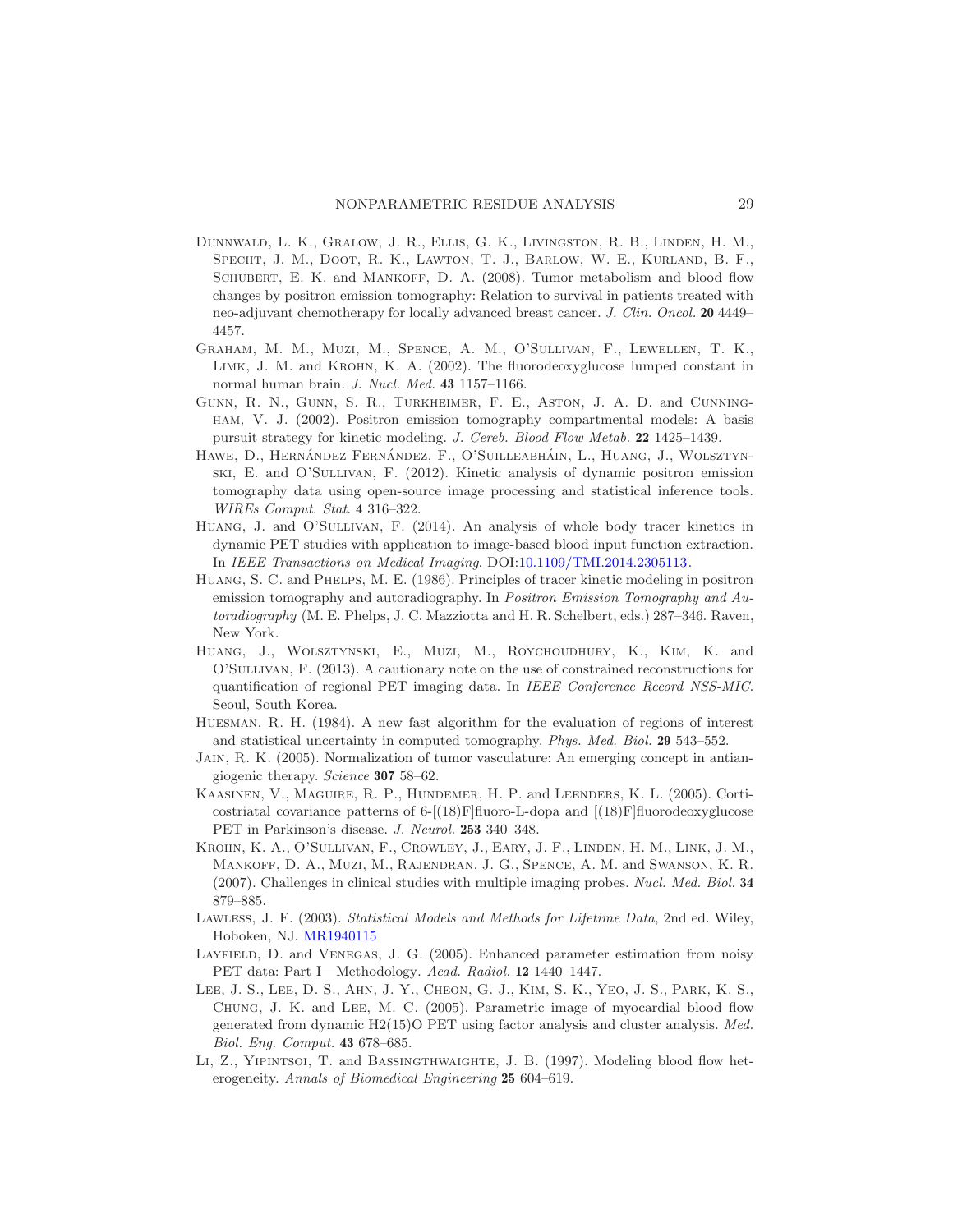- <span id="page-29-14"></span>Maitra, R. and O'Sullivan, F. (1998). Variability assessment in positron emission tomography and related generalized deconvolution models. J. Amer. Statist. Assoc. 93 1340–1355. [MR1666632](http://www.ams.org/mathscinet-getitem?mr=1666632)
- <span id="page-29-16"></span>MANKOFF, D. A., O'SULLIVAN, F., BARLOW, W. E. and KROHN, K. A. (2007). Molecular imaging research in the outcomes era: Measuring outcomes for individualized cancer therapy. Acad. Radiol. 14 398–405.
- <span id="page-29-12"></span>McCuLLAGH, P. and NELDER, J. A. (1983). Generalized Linear Models. Chapman & Hall, London. [MR0727836](http://www.ams.org/mathscinet-getitem?mr=0727836)
- <span id="page-29-4"></span>MEIER, P. and ZIERLER, K. L. (1954). On the theory of the indicator-dilution method for measurement of blood flow and volume. J. Appl. Physiol. 6 731–744.
- <span id="page-29-1"></span>Murase, K. (2003). Spectral analysis: Principle and clinical applications. Ann. Nucl. Med. 17 427–434.
- <span id="page-29-15"></span>Muzi, M., Mankoff, D. A., Link, J. M., Shoner, S., Collier, A. C., Sasongko, L. and UNADKAT, J. D. (2009). Imaging of cyclosporine inhibition of P-glycoprotein activity using 11C-verapamil in the brain: Studies of healthy humans. J. Nucl. Med. 50 1267–1275.
- <span id="page-29-3"></span>Muzi, M., O'Sullivan, F., Mankoff, D. A., Doot, R. K., Pierce, L. A., Kur-LAND, B. F., LINDEN, H. M. and KINAHAN, P. E. (2012). Quantitative assessment of dynamic PET imaging data in cancer imaging. Magn. Reson. Imaging. 30 1203–1215.
- <span id="page-29-13"></span>NATTERER, F. and WÜBBELING, F. (2001). Mathematical Methods in Image Reconstruction. SIAM, Philadelphia, PA. [MR1828933](http://www.ams.org/mathscinet-getitem?mr=1828933)
- <span id="page-29-2"></span>O'Sullivan, F. (1993). Imaging radiotracer model parameters in PET: A mixture analysis approach. IEEE Trans. Med. Imaging 12 399–412.
- <span id="page-29-10"></span>O'Sullivan, F. (2006). Locally constrained mixture representation of dynamic imaging data from PET and MR studies. Biostatistics 7 318–338.
- <span id="page-29-11"></span>O'Sullivan, F. and Yudi, P. (1996). Bandwidth selection for indirect density estimation based on corrupted histogram data. J. Amer. Statist. Assoc. 91 610–626. [MR1395729](http://www.ams.org/mathscinet-getitem?mr=1395729)
- <span id="page-29-6"></span>O'Sullivan, F., Muzi, M., Spence, A. M., Mankoff, D. M., O'Sullivan, J. N., Fitzgerald, N., Newman, G. C. and Krohn, K. A. (2009). Nonparametric residue analysis of dynamic PET data with application to cerebral FDG studies in normals. J. Amer. Statist. Assoc. 104 556–571. [MR2751438](http://www.ams.org/mathscinet-getitem?mr=2751438)
- <span id="page-29-5"></span>Ostergaard, L., Chesler, D. A., Weisskoff, R. M., Sorensen, A. G. and ROSEN, B. R. (1999). Modeling cerebral blood flow and flow heterogeneity from magnetic resonance residue data. Magn. Reson. Med. 19 690–699.
- <span id="page-29-9"></span>PATLAK, C. S., BLASBERG, R. G. and FENSTERMACHER, J. D. (1983). Graphical evaluation of blood-to-brain transfer constants from multiple-time uptake data. J. Cereb. Blood Flow Metab. 3 1–7.
- <span id="page-29-0"></span>PHELPS, M. E. (2000). Positron emission tomography provides molecular imaging of biological processes. Proc. Natl. Acad. Sci. USA 97 9226–9233.
- <span id="page-29-8"></span>PHELPS, M. E., HUANG, S. C., HOFFMAN, E. J., SELIN, C., SOKOLOFF, L. and Kuhl, D. E. (1979). Tomographic measurement of local cerebral glucose metabolic rate in humans with [F-18]2-Fluoro-2-deoxy-D-glucose: Validation of method. Ann. Neurol. 6 371–388.
- <span id="page-29-7"></span>PROVENZALE, J. M., SHAH, K., PATEL, U. and McCRORY, D. C. (2008). Systematic review of CT and MR perfusion imaging for assessment of acute cerebrovascular disease. Am. J. Neuroradiol. 29 1476–1482.
- <span id="page-29-17"></span>Schmid, V. J., Whitcher, B., Padhani, A. R. and Yang, G.-Z. (2009). A semiparametric technique for the quantitative analysis of dynamic contrast-enhanced MR images based on Bayesian P-splines. IEEE Transactions in Medical Imaging 28 789–798.